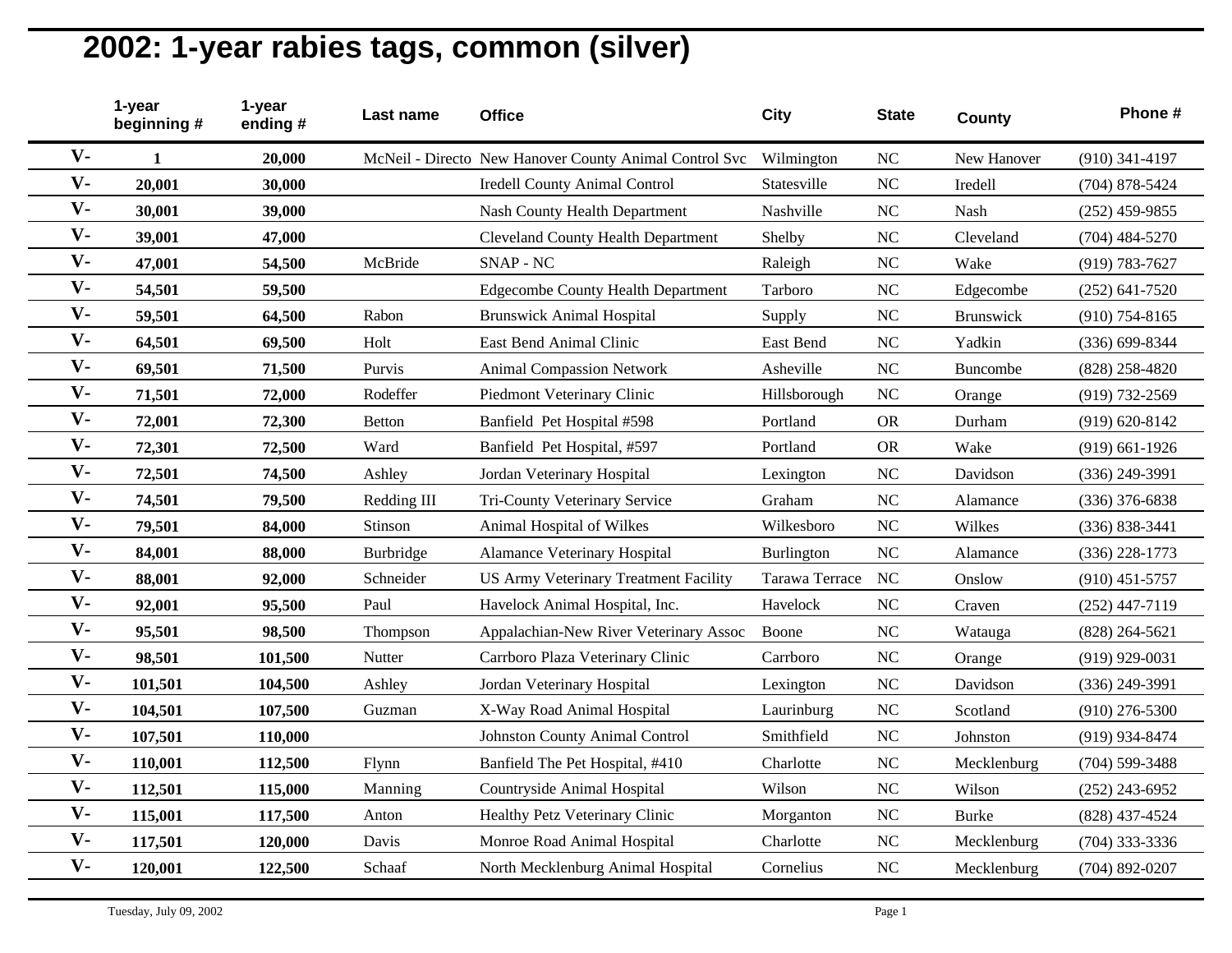|                | 1-year<br>beginning# | 1-year<br>ending# | Last name      | <b>Office</b>                              | City          | <b>State</b> | County      | Phone #            |
|----------------|----------------------|-------------------|----------------|--------------------------------------------|---------------|--------------|-------------|--------------------|
| $V -$          | 122,501              | 125,000           | Locklear       | Southeastern Veterinary Hospital           | Lumberton     | <b>NC</b>    | Robeson     | (910) 739-9411     |
| $V -$          | 125,001              | 127,500           | Goldman        | Tar River Veterinary Hospital              | Franklinton   | <b>NC</b>    | Franklin    | $(919)$ 494-5500   |
| $V -$          | 127,501              | 129,500           |                | <b>Cumberland County Health Department</b> | Fayetteville  | NC           | Cumberland  | $(910)$ 433-3622   |
| $V -$          | 129,501              | 131,500           | Fox            | Abri Veterinary Hospital Inc.              | Winston Salem | NC           | Forsyth     | (336) 785-9228     |
| $V -$          | 131,501              | 133,500           | Miller         | Academy Animal Hospital of Laurinburg      | Laurinburg    | NC           | Scotland    | $(910)$ 276-6068   |
| $V -$          | 133,501              | 135,500           | Meckes         | Apex Veterinary Hospital PA                | Apex          | NC           | Wake        | $(919)$ 362-8878   |
| $V -$          | 135,501              | 137,500           | Deese          | <b>Baird's Animal Hospital</b>             | Lumberton     | NC           | Robeson     | $(910)$ 739-4998   |
| $V -$          | 137,501              | 139,500           | Moore          | Banfield The Pet Hospital #417             | Wilmington    | NC           | New Hanover | $(910)$ 796-0401   |
| $V -$          | 139,501              | 141,500           | Midyette       | <b>Bladen Animal Hospital</b>              | Elizabethtown | <b>NC</b>    | Bladen      | $(910) 862 - 3960$ |
| $V -$          | 141,501              | 143,500           | <b>Tysor</b>   | <b>Chatham Veterinary Services</b>         | Siler City    | NC           | Chatham     | (919) 742-4441     |
| $V -$          | 143,501              | 145,500           | Jones          | Chowan Animal Hospital                     | Edenton       | NC           | Chowan      | $(252)$ 482-4113   |
| $V -$          | 145,501              | 147,500           | Stipp          | <b>Clear Creek Animal Hospital</b>         | Charlotte     | <b>NC</b>    | Mecklenburg | $(704)$ 537-8405   |
| $V -$          | 147,501              | 149,500           | Davis, III     | Franklin Animal Clinic                     | Louisburg     | <b>NC</b>    | Franklin    | $(919)$ 496-2638   |
| $V -$          | 149,501              | 151,500           | <b>Bullock</b> | Greenwood Veterinary Hospital              | Durham        | NC           | Durham      | (919) 544-8297     |
| $V -$          | 151,501              | 153,500           | James          | <b>James Animal Hospital</b>               | Salisbury     | NC           | Rowan       | $(704) 636 - 1100$ |
| $\mathbf{V}$ - | 153,501              | 155,500           | Cannady        | Little Mountain Veterinary Clinic          | Denver        | <b>NC</b>    | Catawba     | (704) 489-2444     |
| $V -$          | 155,501              | 157,500           | Knowles        | Neuse Veterinary Clinic                    | New Bern      | NC           | Craven      | $(252)$ 637-7128   |
| $V -$          | 157,501              | 159,500           | Rodeffer       | Piedmont Veterinary Clinic                 | Mebane        | <b>NC</b>    | Alamance    | $(919) 563 - 6080$ |
| $V -$          | 159,501              | 161,500           | Lowe           | Rowan Animal Clinic                        | Salisbury     | <b>NC</b>    | Rowan       | $(704)$ 636-3408   |
| $V -$          | 161,501              | 163,500           | Darkow         | Tar River Animal Hospital                  | Washington    | <b>NC</b>    | Beaufort    | $(252)$ 946-2417   |
| $V -$          | 163,501              | 165,500           | Miller         | <b>Triangle Veterinary Hospital</b>        | Durham        | NC           | Durham      | $(919)$ 489-2391   |
| $V -$          | 165,501              | 167,500           | Hoover         | Westside Animal Hospital                   | Durham        | <b>NC</b>    | Durham      | $(919)$ 383-5578   |
| $V -$          | 167,501              | 169,500           | Robertson      | Roxboro Road Veterinary Hospital           | Durham        | <b>NC</b>    | Durham      | $(919) 620 - 2400$ |
| $V -$          | 169,501              | 171,000           |                | <b>Polk County Animal Control</b>          | Columbus      | NC           | Polk        | $(828) 894 - 3001$ |
| $V -$          | 171,001              | 172,500           | Franklin       | Academy Animal Hospital PA                 | Jacksonville  | NC           | Onslow      | $(910)$ 353-3131   |
| $V -$          | 172,501              | 174,000           | Hill           | Animal Hospital                            | Hickory       | <b>NC</b>    | Catawba     | (828) 322-1135     |
| $V -$          | 174,001              | 174,200           |                | <b>Anson Animal Hospital</b>               | Wadesboro     | <b>NC</b>    | Anson       | $(704)$ 694-4444   |
| $V -$          | 174,201              | 174,400           |                | Moore County Animal Control                | Pinehurst     | <b>NC</b>    | Moore       | $(910)$ 295-4922   |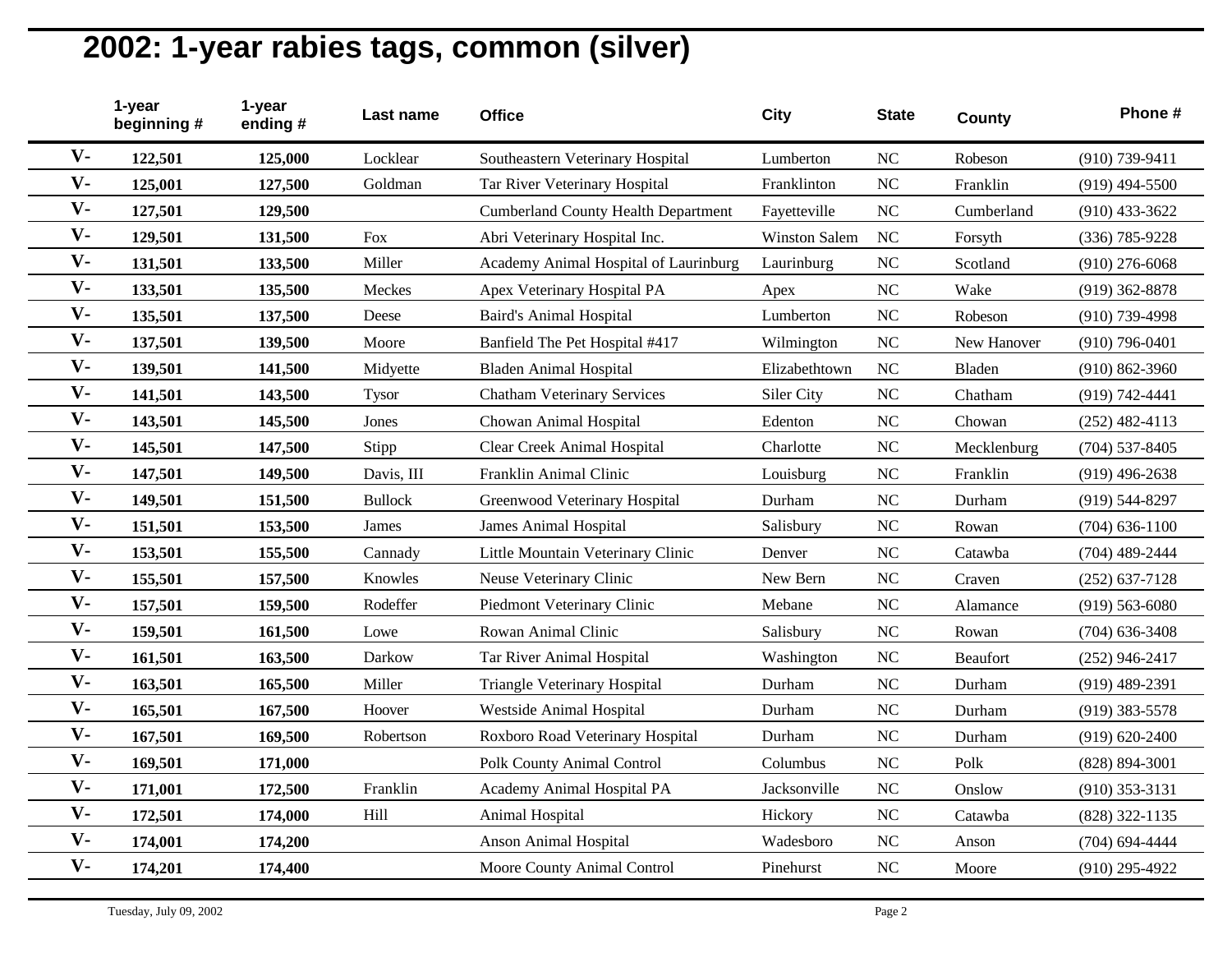|                | 1-year<br>beginning# | 1-year<br>ending# | Last name       | <b>Office</b>                          | <b>City</b>    | <b>State</b> | County      | Phone #            |
|----------------|----------------------|-------------------|-----------------|----------------------------------------|----------------|--------------|-------------|--------------------|
| $V -$          | 174,401              | 174,500           | Smith           | <b>Greene County Health Department</b> | Snow Hill      | <b>NC</b>    | Greene      | $(252)$ 747-8183   |
| $V -$          | 174,501              | 175,000           | Beretich        | Cape Fear Valley Animal Hospital       | Dunn           | <b>NC</b>    | Harnett     | $(910) 892 - 3540$ |
| $V -$          | 175,001              | 175,300           | Randall         | c/o Jones County Health Department     | Trenton        | NC           | Jones       | $(252)$ 448-9111   |
| $V -$          | 175,301              | 175,400           | Karli           |                                        | Knightdale     | NC           | Wake        | $(919)$ 413-2956   |
| $V -$          | 175,401              | 175,500           | Head            | Banfield The Pet Hospital, #594        | Raleigh        | NC           | Wake        | (919) 790-8337     |
| $V -$          | 175,501              | 177,000           | <b>Browning</b> | Cherryville Animal Hospital            | Cherryville    | <b>NC</b>    | Gaston      | $(704)$ 435-5475   |
| $V -$          | 177,001              | 178,500           | <b>Boston</b>   | Countryside Pet Hospital               | Conover        | <b>NC</b>    | Catawba     | $(828)$ 465-7387   |
| $V -$          | 178,501              | 180,000           | Campbell        | Craven Animal Hospital                 | New Bern       | NC           | Craven      | $(252) 637 - 4541$ |
| $V -$          | 180,001              | 181,500           | Marais          | <b>Foothills Animal Clinic</b>         | Rutherfordton  | NC           | Rutherford  | $(828)$ 248-2168   |
| $V -$          | 181,501              | 183,000           | Dozier          | Hickory Grove Animal Hospital          | Charlotte      | <b>NC</b>    | Mecklenburg | $(704)$ 563-5858   |
| $V -$          | 183,001              | 183,025           | Greene, Jr.     | Caldwell County Animal Control         | Lenoir         | NC           | Caldwell    | (828) 757-8625     |
| $V -$          | 183,026              | 184,500           | Jones           | Lenoir Veterinary Hospital             | Lenoir         | <b>NC</b>    | Caldwell    | (828) 728-6713     |
| $V -$          | 184,501              | 186,000           | Mitchell        | Maiden Small Animal Hospital           | Maiden         | NC           | Catawba     | $(828)$ 428-0010   |
| $\mathbf{V}$ - | 186,001              | 187,500           | Stipp           | Mint Hill Animal Clinic                | Mint Hill      | <b>NC</b>    | Mecklenburg | $(704) 545 - 3422$ |
| $V -$          | 187,501              | 189,000           | Inscoe          | Newton Veterinary Clinic               | Newton         | NC           | Catawba     | $(828)$ 464-5020   |
| $V -$          | 189,001              | 190,500           | Cooper          | Pasquotank Animal Hospital             | Elizabeth City | <b>NC</b>    | Pasquotank  | $(252)$ 264-3372   |
| $V -$          | 190,501              | 192,000           | Cranford        | Peachtree Veterinary Hospital          | Murphy         | NC           | Cherokee    | (828) 837-2396     |
| $V -$          | 192,001              | 193,500           | Shelton, III    | Shelton's Vet Clinic                   | Williamston    | NC           | Martin      | $(252)$ 792-2808   |
| $V -$          | 193,501              | 195,000           | Beldegreen      | <b>Stoney Creek Animal Hospital</b>    | Charlotte      | NC           | Mecklenburg | $(704)$ 717-0616   |
| $V -$          | 195,001              | 196,500           | Allen           | VCA Triangle Tower Animal Hospital     | Raleigh        | <b>NC</b>    | Wake        | $(919)$ 231-8030   |
| $V -$          | 196,501              | 198,000           | Tapley          | Waxhaw Animal Hospital                 | Waxhaw         | NC           | Union       | $(704)$ 843-2269   |
| $V -$          | 198,001              | 199,000           |                 | Forsyth County Health Department       | Winston Salem  | <b>NC</b>    | Forsyth     | $(336)$ 727-2760   |
| $V -$          | 199,001              | 200,000           |                 | Pamlico County Health Department       | Bayboro        | NC           | Pamlico     | $(252)$ 745-5111   |
| $V -$          | 200,001              | 201,000           |                 | Wayne County Animal Control            | Goldsboro      | NC           | Wayne       | (919) 731-1439     |
| $V -$          | 201,001              | 202,000           | Campbell        | Animal Care Center                     | New Bern       | NC           | Craven      | $(252) 636 - 5040$ |
| $V -$          | 202,001              | 203,000           | Stih            | Animal Hospital                        | Whiteville     | NC           | Columbus    | $(910) 642 - 3221$ |
| $V -$          | 203,001              | 204,000           | <b>Budd</b>     | Arendell Animal Hospital               | Morehead City  | NC           | Carteret    | $(252)$ 726-4998   |
| $V -$          | 204,001              | 205,000           | Williston       | Armstrong Animal Clinic                | Charlotte      | <b>NC</b>    | Mecklenburg | $(704)$ 334-1996   |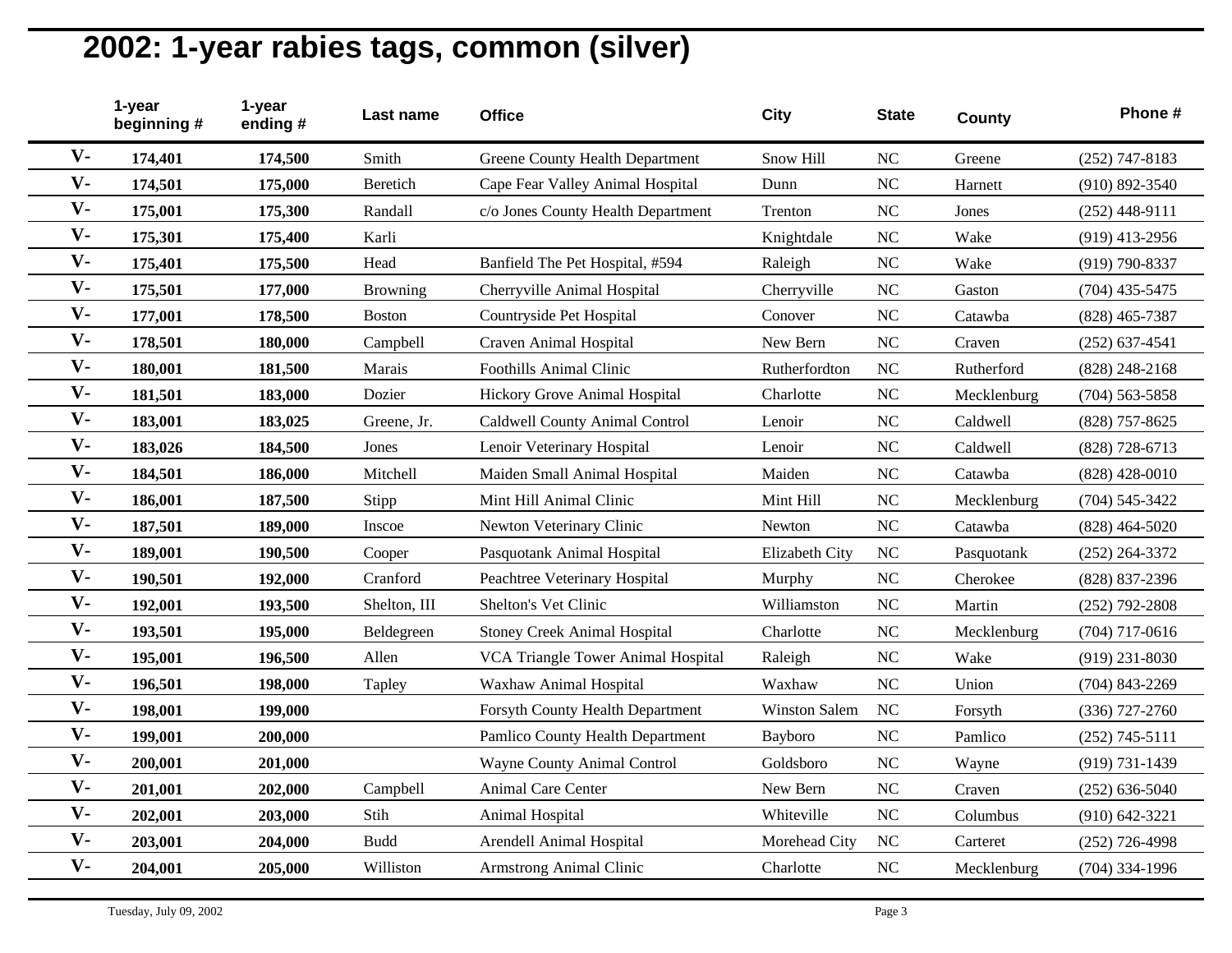|                | 1-year<br>beginning# | 1-year<br>ending# | Last name        | <b>Office</b>                          | <b>City</b>    | <b>State</b> | <b>County</b>   | Phone #            |
|----------------|----------------------|-------------------|------------------|----------------------------------------|----------------|--------------|-----------------|--------------------|
| $V -$          | 205,001              | 206,000           | McMillian        | Banfield The Pet Hospital, #411        | Portland       | <b>OR</b>    | Forsyth         | (336) 765-8339     |
| $V -$          | 206,001              | 207,000           | Bowman           | Bowman Animal Hospital & Cat Clinic In | Raleigh        | <b>NC</b>    | Wake            | $(919) 847 - 6216$ |
| $V -$          | 207,001              | 208,000           | Neunschwander    | <b>Brentwood Animal Hospital</b>       | Raleigh        | NC           | Wake            | $(919) 872 - 6060$ |
| $V -$          | 208,001              | 209,000           | Wright           | <b>Brown Creek Animal Hospital</b>     | Polkton        | NC           | Anson           | $(704)$ 272-5500   |
| $V -$          | 209,001              | 210,000           | McMahon          | <b>Burke Animal Clinic</b>             | Morganton      | NC           | <b>Burke</b>    | $(828)$ 437-0481   |
| $V -$          | 210,001              | 211,000           | Jaconis          | <b>Carteret Animal Hospital</b>        | Beaufort       | NC           | Carteret        | $(252)$ 728-7600   |
| $V -$          | 211,001              | 212,000           | Fuller           | <b>Caswell Veterinary Service</b>      | Yanceyville    | NC           | Caswell         | $(336) 694 - 6321$ |
| $V -$          | 212,001              | 213,000           | Todd             | Charlotte Veterinary Clinic, PA        | Charlotte      | NC           | Mecklenburg     | $(704) 537 - 2272$ |
| $V -$          | 213,001              | 214,000           | <b>Burroughs</b> | <b>Community Animal Hospital</b>       | Wendell        | <b>NC</b>    | Wake            | $(919)$ 365-6302   |
| $V -$          | 214,001              | 215,000           | Kerr             | <b>Companion Animal Hospital</b>       | Shallotte      | NC           | Brunswick       | $(910) 754 - 7282$ |
| $V -$          | 215,001              | 216,000           | Creed            | Crossroads Animal Hospital, PA         | Dallas         | NC           | Gaston          | $(704)$ 922-7607   |
| $V -$          | 216,001              | 217,000           | Albright         | <b>Crossroads Veterinary Hospital</b>  | Raleigh        | <b>NC</b>    | Wake            | $(919) 851 - 8979$ |
| $V -$          | 217,001              | 218,000           | Jones            | Durant Road Animal Hospital & Kennel   | Raleigh        | <b>NC</b>    | Wake            | $(919)$ 847-5533   |
| $V -$          | 218,001              | 219,000           | Miller           | Durham Animal Hospital                 | Durham         | NC           | Durham          | $(919)$ 471-1579   |
| $V -$          | 219,001              | 220,000           | Pressley         | Fox Run Veterinary Services            | Asheville      | NC           | <b>Buncombe</b> | $(828) 645 - 2908$ |
| $\mathbf{V}$ - | 220,001              | 221,000           | Garing           | Elkin Veterinary Clinic                | Elkin          | <b>NC</b>    | Surry           | $(336) 835 - 1853$ |
| $V -$          | 221,001              | 222,000           | Crumley          | Heartwood Animal Hospital              | Youngsville    | NC           | Franklin        | $(919) 570 - 9311$ |
| $V -$          | 222,001              | 223,000           | Patterson        | Highlands-Cashiers Animal Clinic       | Highlands      | <b>NC</b>    | Macon           | $(828) 526 - 5206$ |
| $V -$          | 223,001              | 224,000           | MacDonald        | Hillsborough Veterinary Clinic         | Hillsborough   | NC           | Orange          | (919) 732-9969     |
| $V -$          | 224,001              | 225,000           | Padgett          | Jacksonville Veterinary Hospital       | Jacksonville   | <b>NC</b>    | Onslow          | $(910)$ 347-3186   |
| $V -$          | 225,001              | 226,000           | Lannon           | Lannon's Animal Hospital               | Elizabeth City | <b>NC</b>    | Pasquotank      | $(252)$ 335-7708   |
| $V -$          | 226,001              | 227,000           | Combs            | Lewis Veterinary Clinic                | Lumberton      | <b>NC</b>    | Robeson         | $(910)$ 739-5562   |
| $V -$          | 227,001              | 228,000           | Lloyd            | Live Oak Veterinary Hospital           | Beaufort       | <b>NC</b>    | Carteret        | $(252) 504 - 2097$ |
| $V -$          | 228,001              | 229,000           | Currin           | Mayfair Animal Hospital                | Cary           | NC           | Wake            | $(919)$ 467-6146   |
| $V -$          | 229,001              | 230,000           | Cornell          | Sardis Animal Clinic                   | Charlotte      | <b>NC</b>    | Mecklenburg     | $(704)$ 847-4796   |
| $V -$          | 230,001              | 231,000           | Souder           | South Robeson Veterinary Clinic        | Fairmont       | NC           | Robeson         | $(910) 628 - 7178$ |
| $V -$          | 231,001              | 232,000           | Cooper           | St. Francis Hospital for Animals       | Charlotte      | <b>NC</b>    | Mecklenburg     | $(704) 527 - 2030$ |
| $V -$          | 232,001              | 233,000           | Young            | Steele Creek Animal Hospital           | Charlotte      | <b>NC</b>    | Mecklenburg     | $(704) 588 - 4400$ |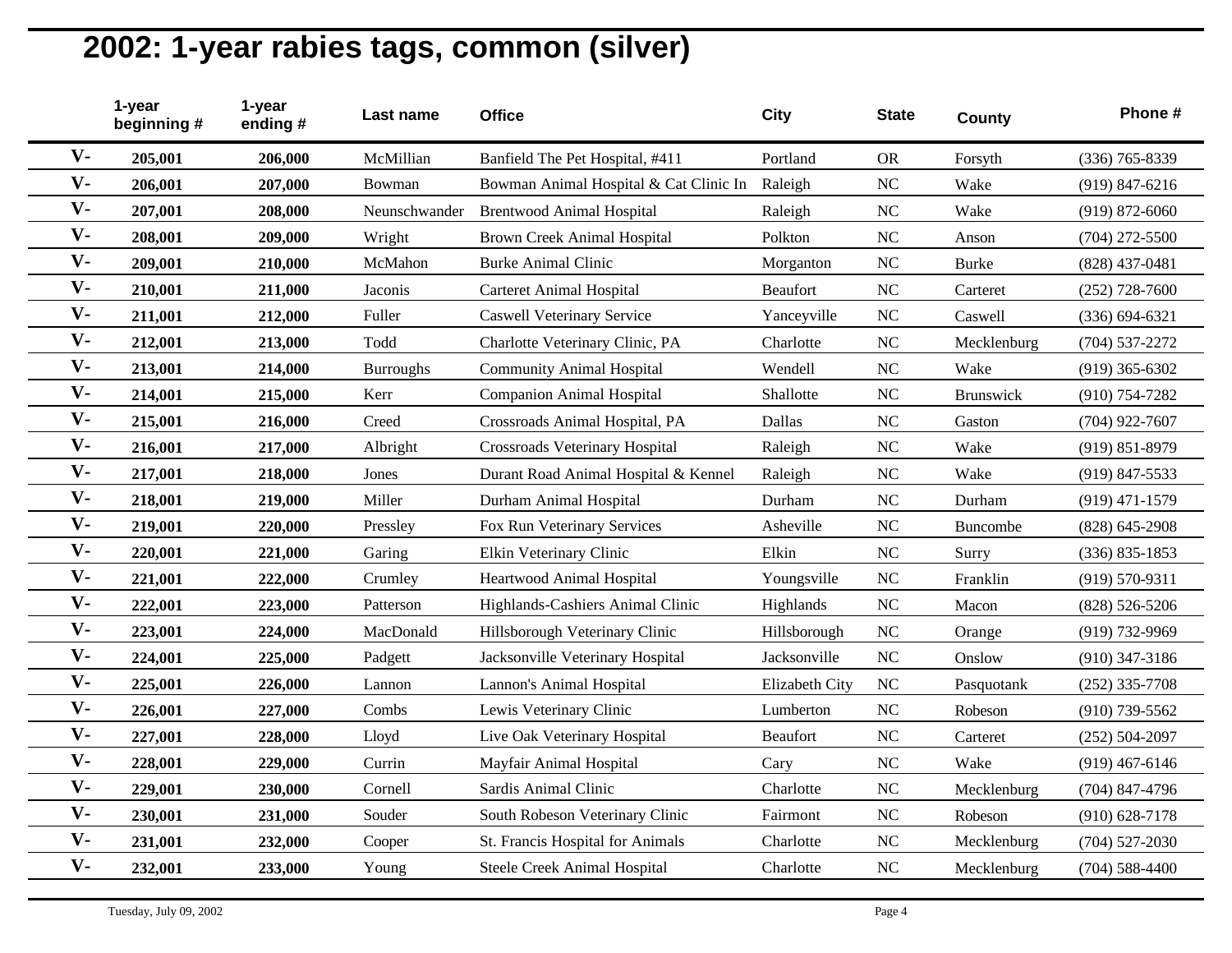|       | 1-year<br>beginning# | 1-year<br>ending# | Last name      | <b>Office</b>                           | <b>City</b>           | <b>State</b>   | County      | Phone #            |
|-------|----------------------|-------------------|----------------|-----------------------------------------|-----------------------|----------------|-------------|--------------------|
| $V -$ | 233,001              | 234,000           | Thompson       | <b>Thompson Animal Hospital</b>         | Monroe                | <b>NC</b>      | Union       | $(704)$ 283-5942   |
| $V -$ | 234,001              | 235,000           | Schell         | Timbercreek Veterinary Hospital         | Jonesville            | <b>NC</b>      | Yadkin      | $(336) 526 - 6013$ |
| $V -$ | 235,001              | 235,500           | Jordan         | Animal Care Clinic                      | Laurinburg            | NC             | Scotland    | $(910)$ 277-7231   |
| $V -$ | 235,501              | 236,000           | Levenson       | Animal Hospital                         | Oxford                | <b>NC</b>      | Granville   | $(919) 693 - 6911$ |
| $V -$ | 236,001              | 236,500           | Haden          | Animal Medical Center of Garner         | Garner                | NC             | Wake        | $(919)$ 779-8887   |
| $V -$ | 236,501              | 237,000           | Meckes         | <b>Broad Street Veterinary Hospital</b> | Apex                  | <b>NC</b>      | Wake        | $(919)$ 557-3206   |
| $V -$ | 237,001              | 237,500           | Lash           | Cleveland School Animal Hospital        | Garner                | <b>NC</b>      | Wake        | $(919) 662 - 0778$ |
| $V -$ | 237,501              | 238,000           | Vadala-Barbour | Crepe Myrtle Animal Hospital            | Angier                | <b>NC</b>      | Harnett     | $(919)$ 639-8387   |
| $V -$ | 238,001              | 238,500           | Price          | <b>Cumberland Animal Hospital</b>       | Fayetteville          | NC             | Cumberland  | $(910) 822 - 3337$ |
| $V -$ | 238,501              | 239,000           | Hanes, Jr.     | Davis Lake Animal Hospital              | Charlotte             | <b>NC</b>      | Mecklenburg | $(704) 599 - 0405$ |
| $V -$ | 239,001              | 239,500           | Freer          | Freer Animal Hospital                   | Mt. Airy              | N <sub>C</sub> | surry       | $(336) 786 - 5197$ |
| $V -$ | 239,501              | 240,000           | Marlatt        | <b>Garner Animal Hospital</b>           | Garner                | <b>NC</b>      | Wake        | (919) 772-0404     |
| $V -$ | 240,001              | 240,500           | Gintis         | Lake Pine Animal Hospital               | Apex                  | <b>NC</b>      | Wake        | $(919)$ 380-1157   |
| $V -$ | 240,501              | 241,000           | Pearce         | Leesville Animal Hospital               | Raleigh               | <b>NC</b>      | Wake        | $(919) 870 - 7000$ |
| $V -$ | 241,001              | 241,500           | Greene         | McDowell Veterinary Clinic              | Marion                | NC             | McDowell    | $(828) 652 - 8471$ |
| $V -$ | 241,501              | 242,000           | Hudson         | Northwoods Animal Hospital              | Cary                  | <b>NC</b>      | Wake        | $(919)$ 481-2987   |
| $V -$ | 242,001              | 242,500           | Allen          | Park Cedar Animal Hospital              | Charlotte             | <b>NC</b>      | Mecklenburg | $(704) 541 - 3022$ |
| $V -$ | 242,501              | 243,000           | <b>Brown</b>   | Piper Glen Animal Hospital              | Charlotte             | <b>NC</b>      | Mecklenburg | $(704) 541 - 7171$ |
| $V -$ | 243,001              | 243,500           | Caudle         | Plantation Animal Clinic, PA            | Matthews              | <b>NC</b>      | Mecklenburg | $(704)$ 841-2225   |
| $V -$ | 243,501              | 244,000           | Dozier         | Rea Road Animal Hospital                | Charlotte             | <b>NC</b>      | Mecklenburg | $(704)$ 563-5858   |
| $V -$ | 244,001              | 244,500           | Rhea           | Sandhill Veterinary Hospital            | <b>Southern Pines</b> | NC             | Moore       | $(910)$ 692-3551   |
| $V -$ | 244,501              | 245,000           | Weaver         | Sharon Lakes Animal Hospital            | Charlotte             | <b>NC</b>      | Mecklenburg | $(704) 552 - 0647$ |
| $V -$ | 245,001              | 245,500           | Stewart        | Stewart's Mountain View Animal Hospita  | Spruce Pine           | <b>NC</b>      | Mitchell    | (828) 765-7059     |
| $V -$ | 245,501              | 246,000           | Gintis         | Swift Creek Animal Hospital             | Raleigh               | NC             | Wake        | $(919) 851 - 8387$ |
| $V -$ | 246,001              | 246,500           | Milliren       | Thomasville Veterinary Hospital         | Thomasville           | NC             | Davidson    | $(336)$ 475-9119   |
| $V -$ | 246,501              | 247,000           | Allen          | Weaverville Animal Clinic               | Weaverville           | <b>NC</b>      | Buncombe    | $(828)$ 658-2431   |
| $V -$ | 247,001              | 247,500           | Lyerly         | Whispering Pines Animal Hospital        | Carthage              | <b>NC</b>      | Moore       | $(910)$ 949-2111   |
| $V -$ | 247,501              | 250,500           | <b>Blinn</b>   | Charlotte/Mecklenburg Animal Control    | Charlotte             | NC             | Mecklenburg | $(704)$ 336-6695   |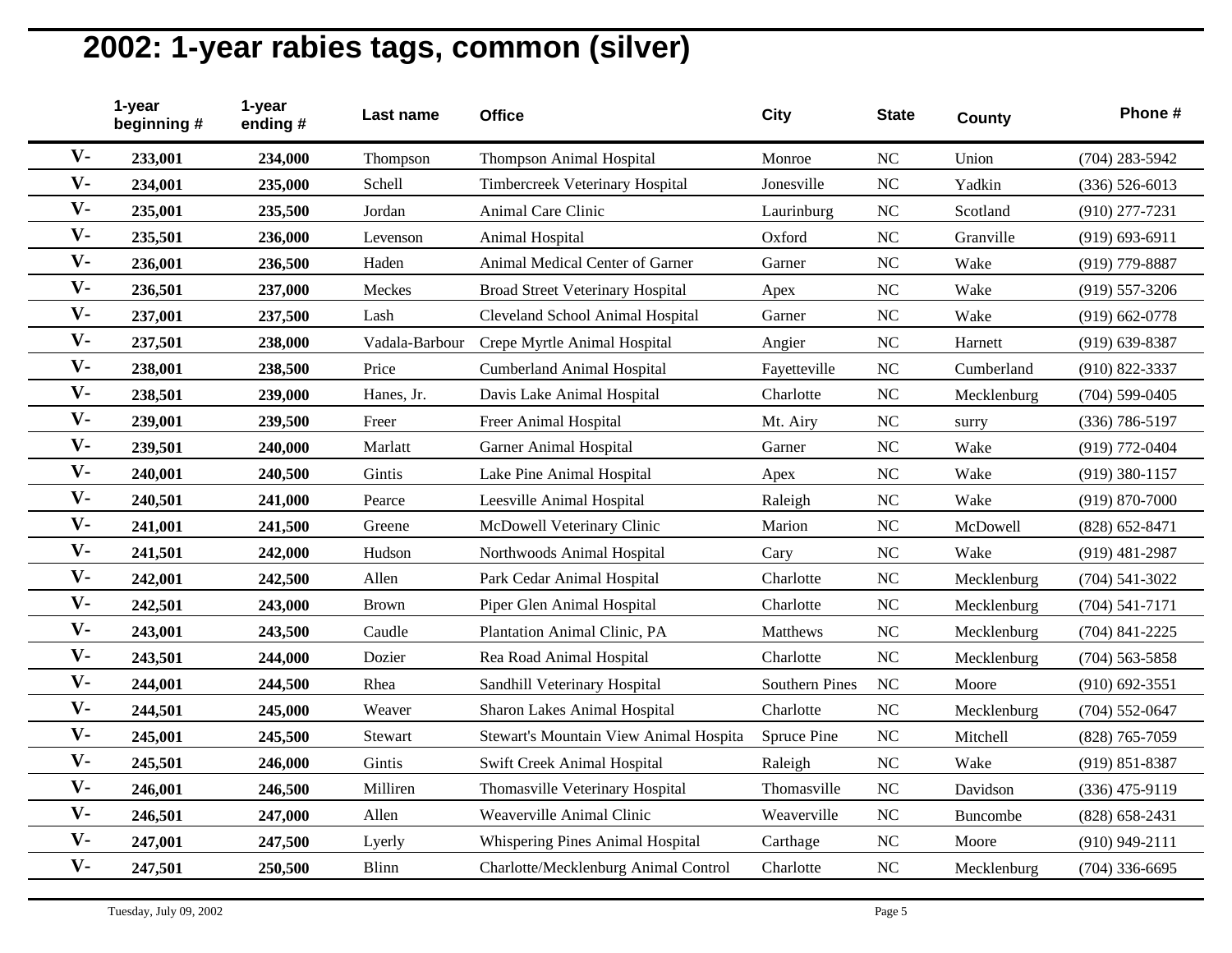|                | 1-year<br>beginning# | 1-year<br>ending# | Last name      | <b>Office</b>                          | City                 | <b>State</b> | County      | Phone #            |
|----------------|----------------------|-------------------|----------------|----------------------------------------|----------------------|--------------|-------------|--------------------|
| $V -$          | 250,501              | 253,500           |                | Guilford County Animal Shelter         | Jamestown            | <b>NC</b>    | Guilford    | $(336)$ 297-5020   |
| $V -$          | 253,501              | 256,000           |                | Pender County Health Department        | Burgaw               | <b>NC</b>    | Pender      | $(910)$ 259-1485   |
| $V -$          | 256,001              | 258,000           | Green          | <b>Granville County Animal Control</b> | Oxford               | NC           | Granville   | $(919) 693 - 6749$ |
| $V -$          | 258,001              | 260,000           | Ball           | <b>Guilford County Animal Control</b>  | Greensboro           | NC           | Guilford    | $(336)$ 373-4723   |
| $V -$          | 260,001              | 262,000           | Hernandez      | Mills River Animal Clinic              | Horse Shoe           | NC           | Henderson   | (828) 891-9685     |
| $V -$          | 262,001              | 264,000           | Whittier       | <b>Operation Cat Nip</b>               | Raleigh              | NC           | Wake        | $(919) 515 - 8110$ |
| $V -$          | 264,001              | 265,500           | Arnold         | Harmony Heights Animal Hospital        | Yadkinville          | NC           | Yadkin      | $(336) 679 - 8818$ |
| $V -$          | 265,501              | 266,500           | Greene, Jr.    | Caldwell County Animal Control         | Lenoir               | NC           | Caldwell    | (828) 757-8625     |
| $V -$          | 266,501              | 267,500           | Stephens       | Forsyth County Animal Control          | <b>Winston Salem</b> | <b>NC</b>    | Forsyth     | (336) 767-3945     |
| $V -$          | 267,501              | 268,500           |                | Vance County Animal Control            | Henderson            | NC           | Vance       | $(252)$ 492-3136   |
| $V -$          | 268,501              | 269,500           | Gwynn          | West Hills Vet Centre                  | Henderson            | NC           | Vance       | $(252)$ 438-7163   |
| $V -$          | 269,501              | 270,000           | <b>Brestle</b> | <b>Cashiers Area Humane Society</b>    | Cashiers             | <b>NC</b>    | Jackson     | (828) 743-5752     |
| $V -$          | 270,001              | 270,500           | Cutrell - ACO  | <b>Tyrrell County Animal Control</b>   | Columbia             | <b>NC</b>    | Tyrrell     | $(252)$ 796-1667   |
| $V -$          | 270,501              | 271,700           | <b>Baron</b>   | <b>Matthews Animal Clinic</b>          | Matthews             | NC           | Mecklenburg | $(704)$ 847-9856   |
| $V -$          | 271,701              | 272,900           | Jackson        | Quail Corners Animal Hospital          | Raleigh              | NC           | Wake        | $(919) 876 - 0739$ |
| $\mathbf{V}$ - | 272,901              | 274,100           | Armstrong      | Monroe Animal Hospital                 | Monroe               | <b>NC</b>    | Union       | $(704)$ 289-5242   |
| $V -$          | 274,101              | 275,300           | Weeks          | Providence Veterinary Associates       | Charlotte            | NC           | Mecklenburg | $(704) 542 - 0049$ |
| $V -$          | 275,301              | 276,400           | Peeples        | Viewmont Animal Hospital               | Hickory              | <b>NC</b>    | Catawba     | (828) 328-2448     |
| $V -$          | 276,401              | 277,600           | <b>Brown</b>   | Northampton County Health Department   | Jackson              | NC           | Northampton | $(252) 534 - 5841$ |
| $V -$          | 277,601              | 279,400           | Beckworth      | Ashe Animal Clinic                     | Jefferson            | <b>NC</b>    | Wilkes      | $(336)$ 246-2341   |
| $V -$          | 279,401              | 280,600           | Glenn          | Indian Trail Animal Hospital           | Indian Trail         | NC           | Union       | $(704)$ 821-7040   |
| $V -$          | 280,601              | 281,800           | Glander        | Lake Hickory Veterinary Hospital       | <b>Granite Falls</b> | <b>NC</b>    | Caldwell    | (828) 396-7002     |
| $V -$          | 281,801              | 282,400           | Cristea        | Neuhoff Farms Inc.                     | Richlands            | <b>NC</b>    | Onslow      | $(910)$ 324-3632   |
| $V -$          | 282,401              | 284,700           | Schaffer       | Alexander County Veterinary Service PA | Taylorsville         | NC           | Alexander   | (828) 632-8742     |
| $V -$          | 284,701              | 285,300           | Parrish        | Animal Care Clinic                     | Concord              | NC           | Cabarrus    | $(704) 786 - 6669$ |
| $V -$          | 285,301              | 285,900           | Wilson         | <b>Bayleaf Veterinary Hospital</b>     | Raleigh              | <b>NC</b>    | Wake        | (919) 848-1926     |
| $V -$          | 285,901              | 287,500           | Upshaw         | <b>Burlington Road Animal Hospital</b> | Greensboro           | <b>NC</b>    | Guilford    | (336) 375-3939     |
| $V -$          | 287,501              | 288,400           | Crabtree       | <b>Carver Street Animal Hospital</b>   | Durham               | <b>NC</b>    | Durham      | (919) 477-7319     |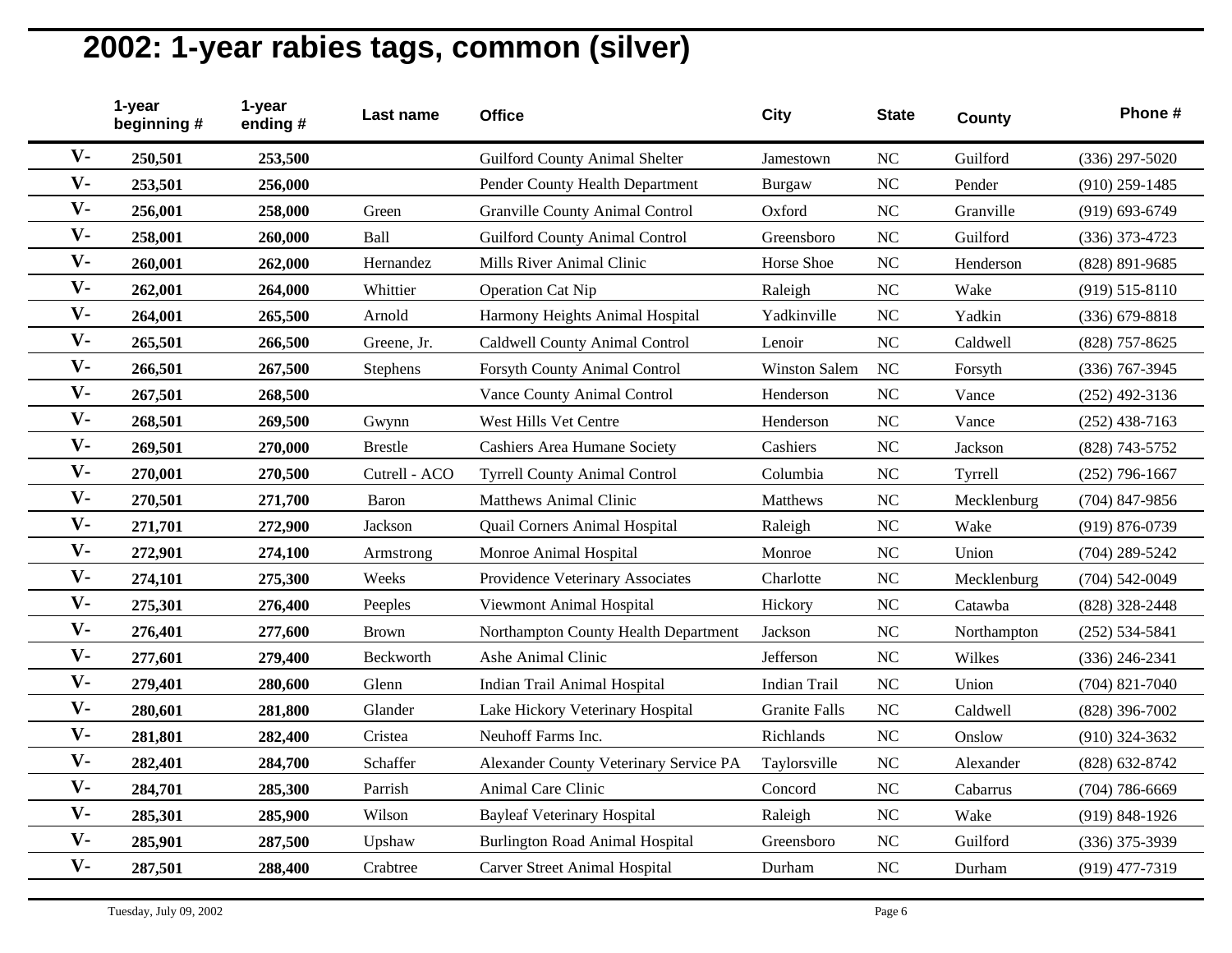|                | 1-year<br>beginning# | 1-year<br>ending# | Last name      | <b>Office</b>                         | City               | <b>State</b> | County      | Phone #            |
|----------------|----------------------|-------------------|----------------|---------------------------------------|--------------------|--------------|-------------|--------------------|
| $V -$          | 288,401              | 288,700           | <b>Bissell</b> | Charlotte Cat Clinic                  | Charlotteq         | <b>NC</b>    | Mecklenburg | $(704)$ 375-7558   |
| $V -$          | 288,701              | 289,300           | Little         | Coddle Creek Animal Hospital          | Concord            | <b>NC</b>    | Cabarrus    | $(704)$ 795-9005   |
| $V -$          | 289,301              | 289,900           | Puckett        | Greenock Farm Veterinary Hospital, PA | Midland            | NC           | Cabarrus    | $(704)$ 455-3004   |
| $V -$          | 289,901              | 290,700           | Dalrymple      | Oak Grove Animal Hospital             | Durham             | NC           | Durham      | $(919) 598 - 0001$ |
| $V -$          | 290,701              | 291,000           |                | Halifax County Health Department      | Halifax            | NC           | Halifax     | $(252) 583 - 6651$ |
| $V -$          | 291,001              | 291,400           | Highsmith      | Animal Kingdom Veterinary Hospital    | Cary               | NC           | Wake        | $(919)$ 460-9111   |
| $V -$          | 291,401              | 291,600           | Walker         | Armadale Animal Hospital              | Raleigh            | NC           | Wake        | (919) 847-1972     |
| $V -$          | 291,601              | 292,400           | Head           | Banfield The Pet Hospital, #594       | Raleigh            | NC           | Wake        | (919) 790-8337     |
| $V -$          | 292,401              | 293,000           | <b>Bullock</b> | <b>Bullock Animal Hospital</b>        | New Bern           | <b>NC</b>    | Craven      | $(252) 637 - 6161$ |
| $V -$          | 293,001              | 293,600           | Lowry          | Eastridge Animal Hospital             | Gastonia           | NC           | Gaston      | $(704) 869 - 9400$ |
| $V -$          | 293,601              | 293,900           | Hutsell        | Fairview Animal Hospital              | Fairview           | NC           | Buncombe    | (828) 628-3557     |
| $V -$          | 293,901              | 294,700           | Ward           | 70 West Veterinary Hospital           | Havelock           | <b>NC</b>    | Craven      | $(252)$ 447-9525   |
| $V -$          | 294,701              | 294,900           | <b>Bradler</b> | Animal House Calls                    | Wilmington         | <b>NC</b>    | New Hanover | $(910) 686 - 4806$ |
| $V -$          | 294,901              | 297,000           | Epstein        | Veterinary Health Care Associates LLP | Gastonia           | <b>NC</b>    | Gaston      | $(704)$ 824-2674   |
| $\mathbf{V}$ - | 297,001              | 299,000           | Darch          | North Wake Animal Hospital            | <b>Wake Forest</b> | NC           | Wake        | $(919) 556 - 1121$ |
| $V -$          | 299,001              | 301,000           | Bianco         | Quail Roost Veterinary Hospital       | Rougemont          | <b>NC</b>    | Durham      | $(919)$ 471-4103   |
| $V -$          | 301,001              | 303,000           | Manning        | Pamlico Animal Hospital               | Washington         | <b>NC</b>    | Beaufort    | $(252)$ 946-2834   |
| $V -$          | 303,001              | 305,000           | Wilkins        | Elon Animal Hospital, Inc.            | Elon College       | <b>NC</b>    | Alamance    | $(336) 584 - 3738$ |
| $V -$          | 305,001              | 306,500           | Newlin         | Watauga Veterinary Hospital           | Boone              | NC           | Watauga     | (828) 297-3300     |
| $V -$          | 306,501              | 307,500           | Jackson        | Hidden Valley Clinic                  | Raleigh            | <b>NC</b>    | Wake        | $(919) 876 - 0739$ |
| $V -$          | 307,501              | 308,500           | Hutt           | North Paw Animal Hospial              | Durham             | NC           | Durham      | $(919)$ 471-1471   |
| $V -$          | 308,501              | 309,500           | Lawrence       | Lake Country Animal Hospital          | Roanoke Rapids NC  |              | Halifax     | $(252)$ 308-1882   |
| $V -$          | 309,501              | 310,500           | Killough       | Long Animal Hospital                  | Charlotte          | <b>NC</b>    | Mecklenburg | $(704)$ 523-2996   |
| $V -$          | 310,501              | 311,500           | Manchester     | Hayes Barton Animal Hospital          | Raleigh            | NC           | Wake        | $(919) 833 - 2666$ |
| $V -$          | 311,501              | 312,500           | Spindel        | Animal Ark Veterinary Hospital        | Clemmons           | NC           | Forsyth     | $(336)$ 778-2738   |
| $V -$          | 312,501              | 313,500           | <b>Booker</b>  | Johnston Animal Hospital              | Smithfield         | <b>NC</b>    | Johnston    | (919) 934-3511     |
| $V -$          | 313,501              | 314,500           | Rutowski       | Animal Care Hospital of Matthews      | Matthews           | <b>NC</b>    | Mecklenburg | (704) 847-3647     |
| $V -$          | 314,501              | 315,000           | Staten         | Pet Vet House Call Practice           | Raleigh            | <b>NC</b>    | Wake        | $(919) 676 - 3130$ |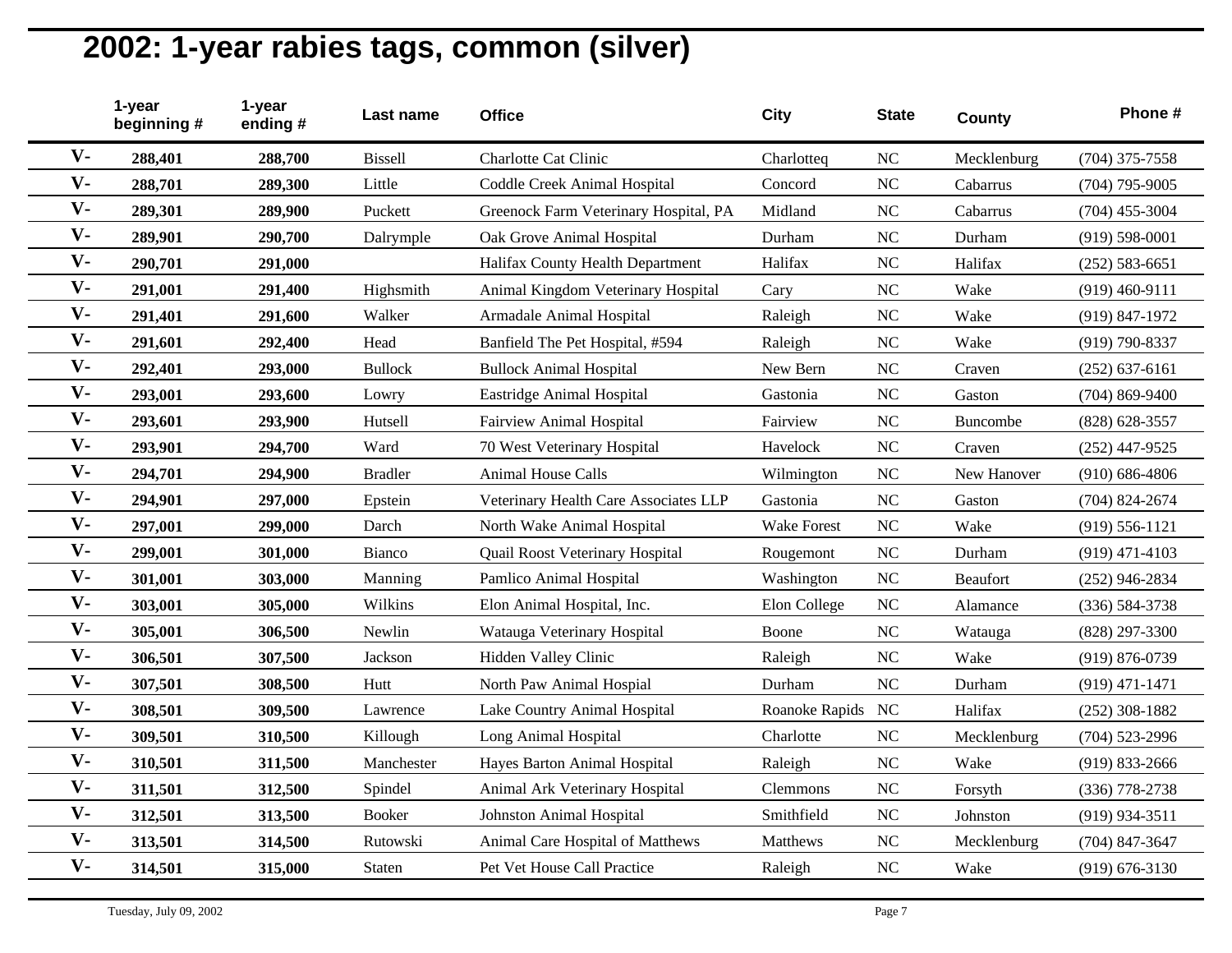|                | 1-year<br>beginning# | 1-year<br>ending# | Last name   | <b>Office</b>                           | <b>City</b>   | <b>State</b> | County           | Phone #            |
|----------------|----------------------|-------------------|-------------|-----------------------------------------|---------------|--------------|------------------|--------------------|
| $V -$          | 315,001              | 315,500           | Rubin       | Animal Healthcare Center of Charlotte P | Charlotte     | <b>NC</b>    | Mecklenburg      | (704) 392-3259     |
| $V -$          | 315,501              | 316,000           | Murray      | Parker Veterinary Hospital              | Charlotte     | <b>NC</b>    | Mecklenburg      | (704) 399-8304     |
| $V -$          | 316,001              | 316,500           | McGuire     | Archdale Animal Hospital PA             | Charlotte     | NC           | Mecklenburg      | $(704) 552 - 2333$ |
| $V -$          | 316,501              | 317,000           | Ridgeway    | Ridgeway Animal Clinic                  | New Bern      | NC           | Craven           | $(252) 633 - 1204$ |
| $V -$          | 317,001              | 317,500           |             | <b>Orange County Animal Control</b>     | Hillsborough  | NC           | Orange           | $(919)$ 245-2081   |
| $\mathbf{V}$ - | 317,501              | 318,000           | Cochrane    | <b>Cornerstone Veterinary Hospital</b>  | Cary          | NC           | Wake             | $(919)$ 319-1555   |
| $V -$          | 318,001              | 318,500           | Dalton, Jr. | Central Animal Hospital                 | Fayetteville  | <b>NC</b>    | Cumberland       | $(910)$ 484-5104   |
| $V -$          | 318,501              | 319,000           | Armstrong   | <b>Weddington Animal Hospital</b>       | Matthews      | NC           | Mecklenburg      | $(704)$ 847-8466   |
| $V -$          | 319,001              | 319,500           | Rountree    | Goose Creek Animal Hospital             | Sunbury       | NC           | Gates            | $(252)$ 465-4831   |
| $V -$          | 319,501              | 319,600           | Howland     | Animal Hospital South                   | Asheville     | NC           | Buncombe         | $(828)$ 277-0600   |
| $V -$          | 319,601              | 319,700           | Wright      |                                         | Eden          | <b>NC</b>    | Rockingham       | $(336) 623 - 9260$ |
| $V -$          | 319,701              | 319,900           |             | Moore County Animal Control             | Pinehurst     | <b>NC</b>    | Moore            | $(910)$ 295-4922   |
| $V -$          | 319,901              | 320,000           | <b>Bass</b> | Carolina Veterinary Specialty           | Charlotte     | NC           | Mecklenburg      | $(704) 504 - 9608$ |
| $V -$          | 320,001              | 320,500           | Dienhart    | Hilltop Animal Hospital                 | Fuquay Varina | <b>NC</b>    | Wake             | $(919) 552 - 5232$ |
| $V -$          | 320,501              | 321,900           | Hemstreet   | Morganton Animal Clinic                 | Morganton     | <b>NC</b>    | <b>Burke</b>     | (828) 433-9265     |
| $V -$          | 321,901              | 323,500           | Hudson      | Animal Hospital of Kannapolis           | Kannapolis    | <b>NC</b>    | Rowan            | $(704)$ 938-4606   |
| $V -$          | 323,501              | 324,100           | Diehl       | Timberlyne Animal Clinic                | Chapel Hill   | NC           | Orange           | $(919)$ 968-3047   |
| $V -$          | 324,101              | 326,500           | Ward, Jr.   | Seaside Animal Care                     | Calabash      | NC           | <b>Brunswick</b> | $(910) 579 - 5550$ |
| $V -$          | 326,501              | 327,900           |             | <b>Macon County Health Department</b>   | Franklin      | NC           | Macon            | (828) 349-2490     |
| $V -$          | 327,901              | 329,000           | Stanbery    | Mitchell Veterinary Clinic              | Spruce Pine   | <b>NC</b>    | Mitchell         | $(828)$ 765-6039   |
| $V -$          | 329,001              | 329,800           | Swenberg    | Cornwallis Road Animal Hospital         | Durham        | NC           | Durham           | $(919)$ 489-9194   |
| $V -$          | 329,801              | 331,000           | Tarkington  | Parkwood Animal Hospital                | Durham        | NC           | Durham           | (919) 544-7711     |
| $V -$          | 331,001              | 333,800           | Foster      | <b>Foster Animal Hospital</b>           | Concord       | NC           | Cabarrus         | $(704) 786 - 0104$ |
| $V -$          | 333,801              | 335,000           | Haywood     | Montgomery Animal Clinic                | <b>Troy</b>   | NC           | Montgomery       | $(910) 572 - 3781$ |
| $V -$          | 335,001              | 336,300           | Beretich    | Cape Fear Valley Animal Hospital        | Dunn          | NC           | Harnett          | $(910) 892 - 3540$ |
| $V -$          | 336,301              | 337,000           | Cotton      | <b>Fuquay Veterinary Hospital</b>       | Fuquay Varina | NC           | Wake             | $(919) 552 - 7200$ |
| $V -$          | 337,001              | 337,700           | <b>Beck</b> | Independence Veterinary Clinic          | Charlotte     | NC           | Mecklenburg      | $(704)$ 841-1313   |
| $V -$          | 337,701              | 338,500           | Hemstreet   | Lake Cross Veterinary Hospital, PA      | Huntersville  | <b>NC</b>    | Mecklenburg      | $(704)$ 948-6300   |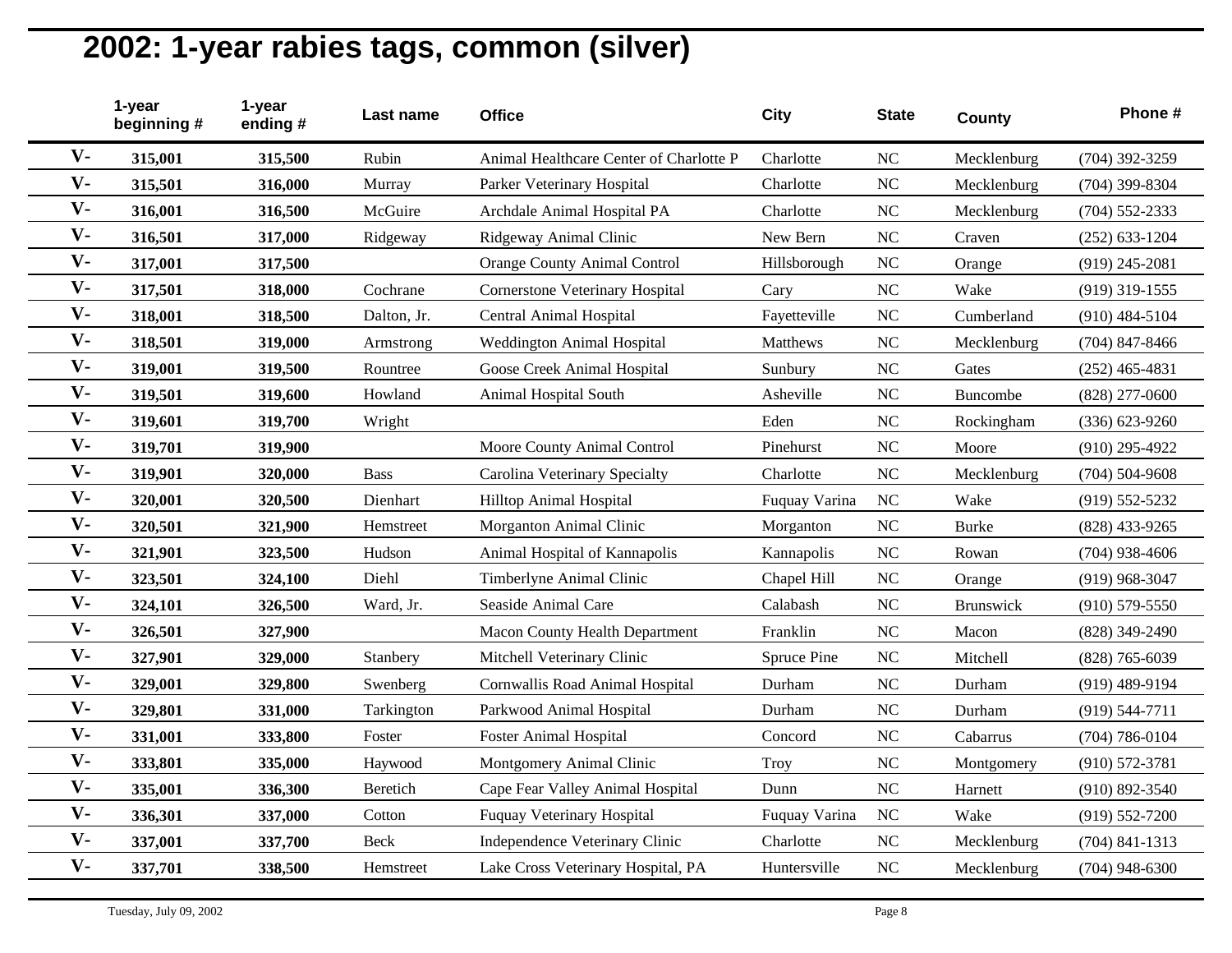|       | 1-year<br>beginning# | 1-year<br>ending# | Last name     | <b>Office</b>                          | City        | <b>State</b> | County        | Phone #            |
|-------|----------------------|-------------------|---------------|----------------------------------------|-------------|--------------|---------------|--------------------|
| $V -$ | 338,501              | 339,100           | Elledge       | Redwood Animal Hospital                | Asheville   | <b>NC</b>    | Buncombe      | (828) 298-1846     |
| $V -$ | 339,101              | 339,500           | Sullivan      | Six Forks Animal Hospital              | Raleigh     | NC           | Wake          | (919) 847-5854     |
| $V -$ | 339,501              | 339,900           | Mercer        | Southpark Animal Hospital              | Charlotte   | NC           | Mecklenburg   | $(704) 523 - 3457$ |
| $V -$ | 339,901              | 341,000           | <b>Barnes</b> | <b>Topsail Animal Hospital</b>         | Hampstead   | <b>NC</b>    | Pender        | $(910)$ 270-4401   |
| $V -$ | 341,001              | 341,700           | Powell        | <b>Wellington Animal Hospital</b>      | Cary        | <b>NC</b>    | Wake          | 851-7475           |
| $V -$ | 341,701              | 342,500           | Said          | Academy Veterinary Hospital            | Durham      | <b>NC</b>    | Durham        | $(919) 688 - 6628$ |
| $V -$ | 342,501              | 343,200           | Gemeinhardt   | Latitude 36 Mobile Veterinary Services | Germanton   | NC           | <b>Stokes</b> | $(336) 593 - 5422$ |
| $V -$ | 343,201              | 344,000           | Gayle         | Banfield, Pet Hospital, Matthews, #406 | Portland    | <b>OR</b>    | Mecklenburg   | $(704)$ 847-7001   |
| $V -$ | 344,001              | 344,500           | Wilson        | Pine Hollow Animal Hospital            | Warrenton   | NC           | Warren        | $(252)$ 257-3833   |
| $V -$ | 344,501              | 344,800           | <b>Barth</b>  | Zebulon Animal Hospital                | Zebulon     | NC           | Wake          | $(919)$ 269-4500   |
| $V -$ | 344,801              | 345,000           | Wilson        | Pine Hollow Animal Hospital            | Warrenton   | NC           | Warren        | $(252)$ 257-3833   |
| $V -$ | 345,001              | 345,500           | <b>Barth</b>  | Zebulon Animal Hospital                | Zebulon     | NC           | Wake          | $(919)$ 269-4500   |
| $V -$ | 345,501              | 346,200           | Hester, III   | All Creatures Animal Clinic            | Rolesville  | <b>NC</b>    | Wake          | (919) 554-2222     |
| $V -$ | 346,201              | 347,000           | Johnson       | Animal Hospital of Beulaville          | Beulaville  | NC           | Duplin        | $(910)$ 298-8188   |
| $V -$ | 347,001              | 347,900           | Lewis         | Falls Village Veterinary Hospital      | Raleigh     | <b>NC</b>    | Wake          | $(919) 847 - 0141$ |
| $V -$ | 347,901              | 348,500           | Cotton        | Brookwood Veterinary Clinic            | Raleigh     | <b>NC</b>    | Wake          | (919) 779-2940     |
| $V -$ | 348,501              | 349,200           | McCann        | Cary Veterinary Hospital               | Cary        | NC           | Wake          | $(919)$ 469-0947   |
| $V -$ | 349,201              | 349,500           | Ackerman      | Andrews Veterinary Hospital            | Andrews     | <b>NC</b>    | Cherokee      | (828) 321-3316     |
| $V -$ | 349,501              | 349,900           | Jennings      | Carroll's Foods Inc.                   | Warsaw      | NC           | Duplin        | (910) 293-3434     |
| $V -$ | 349,901              | 350,500           | Grant         | Lake Wheeler Veterinary Hospital       | Raleigh     | <b>NC</b>    | Wake          | $(919) 829 - 5511$ |
| $V -$ | 350,501              | 351,200           | Mangum        | <b>Locust Animal Clinic</b>            | Locust      | NC           | Stanly        | $(704) 888 - 6590$ |
| $V -$ | 351,201              | 351,500           | Karl          | Falconbridge Animal Hospital           | Chapel Hill | <b>NC</b>    | Durham        | $(919)$ 403-5591   |
| $V -$ | 351,501              | 351,900           | Dick          | Magnolia Animal Hospital               | Raleigh     | NC           | Wake          | (919) 873-9190     |
| $V -$ | 351,901              | 352,500           | Hombs         | <b>Atrium Animal Hospital</b>          | Charlotte   | NC           | Mecklenburg   | $(704) 542 - 2000$ |
| $V -$ | 352,501              | 353,100           | Covington     | Oak Park Creedmoor Road Vet Hospital   | Raleigh     | <b>NC</b>    | Wake          | $(919) 781 - 0696$ |
| $V -$ | 353,101              | 353,500           | Krakowski     | <b>Chatham Animal Hospital</b>         | Cary        | <b>NC</b>    | Wake          | $(919)$ 469-8114   |
| $V -$ | 353,501              | 353,900           | Bailey        | Animal Hospital of Peak Plaza          | Apex        | <b>NC</b>    | Wake          | $(919)$ 362-0515   |
| $V -$ | 353,901              | 354,500           | Tice          | Cat Clinic of Cary                     | Cary        | NC           | Wake          | $(919)$ 469-9000   |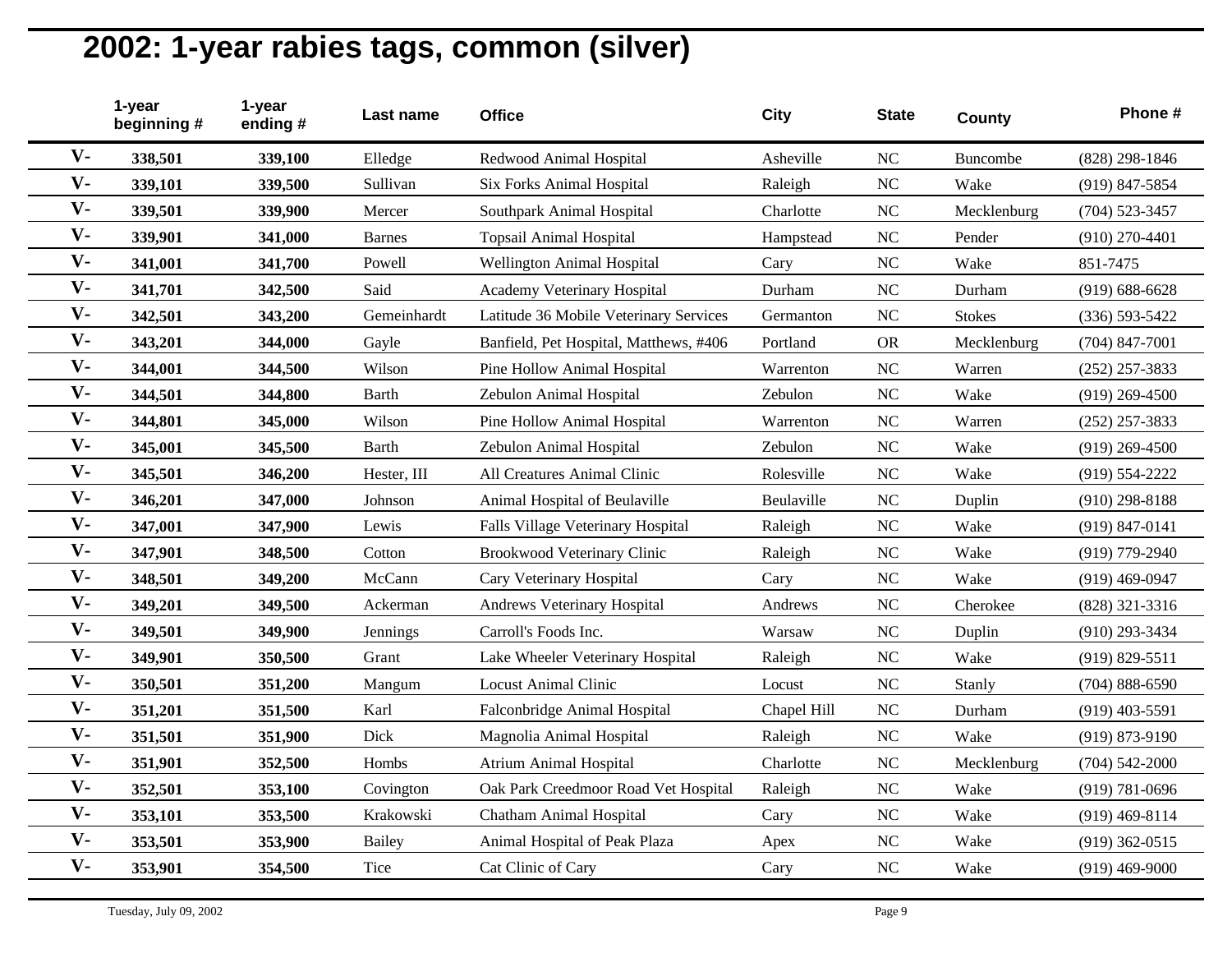|                | 1-year<br>beginning # | 1-year<br>ending# | Last name        | <b>Office</b>                                   | <b>City</b>       | <b>State</b> | County          | Phone #            |
|----------------|-----------------------|-------------------|------------------|-------------------------------------------------|-------------------|--------------|-----------------|--------------------|
| $V -$          | 354,501               | 354,900           | Hoyme            | Blue Ridge Veterinary Clinic                    | <b>Banner Elk</b> | NC           | Avery           | $(828)$ 963-6641   |
| $V -$          | 354,901               | 355,500           | Suggs            | <b>Gaston Veterinary Hospital</b>               | Gastonia          | NC           | Gaston          | $(704) 864 - 5739$ |
| $V -$          | 355,501               | 355,900           | Hill             | Hill Mobile Veterinary Service                  | Fayetteville      | <b>NC</b>    | Cumberland      | $(910)$ 484-9400   |
| $V -$          | 355,901               | 356,500           | Rodeffer         | Mebane Pet Clinic                               | Mebane            | <b>NC</b>    | Alamance        | $(919)$ 304-5200   |
| $V -$          | 356,501               | 356,900           | <b>Burroughs</b> | Knightdale Animal Hospital                      | Knightdale        | <b>NC</b>    | Wake            | $(919)$ 261-8811   |
| $V -$          | 356,901               | 357,500           | Nusbaum          | North College Road Animal Hospital              | Wilmington        | <b>NC</b>    | New Hanover     | $(910)$ 452-2273   |
| $V -$          | 357,501               | 357,800           | White            | Catawba Heights Animal Hospital                 | Belmont           | NC           | Gaston          | $(704)$ 827-0616   |
| $V -$          | 357,801               | 358,500           | Snyder           | Robinson Animal Hospital                        | Clayton           | NC           | Johnston        | $(919) 553 - 7173$ |
| $V -$          | 358,501               | 358,800           | <b>Betton</b>    | Banfield Pet Hospital #598                      | Portland          | <b>OR</b>    | Durham          | $(919) 620 - 8142$ |
| $V -$          | 358,801               | 359,500           | <b>Black</b>     | North Wayne Animal Hospital                     | Pikeville         | <b>NC</b>    | Wayne           | $(919)$ 242-6044   |
| $V -$          | 359,501               | 359,800           | Fisher           | <b>Fisher Veterinary Hospital</b>               | Raleigh           | <b>NC</b>    | Wake            | (919) 790-0412     |
| $\mathbf{V}$ - | 359,801               | 360,500           | Sheegog, Jr.     | <b>Onslow Animal Hospital</b>                   | Jacksonville      | NC           | Onslow          | $(910)$ 347-1219   |
| $V -$          | 360,501               | 360,800           | Nabel            | James Landing Veterinary Hospital               | Jamestown         | <b>NC</b>    | Guilford        | (336) 852-9800     |
| $\mathbf{V}$ - | 360,801               | 361,000           | Allred           | Allred's Mobile Veterinary Care                 | Yadkinville       | NC           | Yadkin          | $(336) 682 - 7107$ |
| $V -$          | 361,001               | 361,400           | Horstman         | Woodlawn Animal Hospital                        | Charlotte         | NC           | Mecklenburg     | $(704)$ 523-3576   |
| $V -$          | 361,401               | 361,700           | Queck            | The Carolinas Animal Hospital                   | Charlotte         | NC           | Mecklenburg     | $(704) 588 - 9788$ |
| $V -$          | 361,701               | 362,000           | Haskins          | Bar None Mobile Veterinary Services             | Apex              | <b>NC</b>    | Wake            | (919) 772-9400     |
| $V -$          | 362,001               | 362,200           | Schutz           | Foothills Mobile Veterinary Service             | Marion            | NC           | McDowell        | (828) 738-3883     |
| $V -$          | 362,201               | 362,500           | Thomann          | Greater Charlotte Mobile Vet Clinic             | Charlotte         | <b>NC</b>    | Mecklenburg     | $(704) 522 - 0677$ |
| $V -$          | 362,501               | 362,700           | Krakowski        | Green Level Animal Hospital                     | Cary              | <b>NC</b>    | Wake            | $(919)$ 469-8114   |
| $V -$          | 362,701               | 363,000           | Bird             | Morehead Animal Hospital                        | Morehead City     | <b>NC</b>    | Carteret        | $(252)$ 726-0181   |
| $V -$          | 363,001               | 363,200           | <b>Bush</b>      | Veterinary Home Services                        | Raleigh           | <b>NC</b>    | Wake            | (919) 847-2255     |
| $V -$          | 363,201               | 363,500           | Duffy            | Raleigh Cat Clinic                              | Raleigh           | <b>NC</b>    | Wake            | $(919) 518 - 8013$ |
| $V -$          | 363,501               | 363,700           | Davis            | Asheville Veterinary House Calls                | Asheville         | <b>NC</b>    | <b>Buncombe</b> | (828) 254-2221     |
| $V -$          | 363,701               | 364,100           | Corbin           | Veterinary Hospital of Pleasant Garden          | Greensboro        | <b>NC</b>    | Guilford        | $(336) 676 - 8387$ |
| $V -$          | 364,101               | 364,500           | Lackey           | <b>Avery Animal Hospital</b>                    | Newland           | <b>NC</b>    | Avery           | (828) 733-9810     |
| $V -$          | 364,501               | 364,600           | Wright           | <b>Crystal Coast Mobile Veterinary Services</b> | Swansboro         | <b>NC</b>    | Carteret        | $(252)$ 393-7546   |
| $V -$          | 364,601               | 365,000           | Langford         | Humane Society of Concord                       | Concord           | <b>NC</b>    | Cabarrus        | (704) 892-7554     |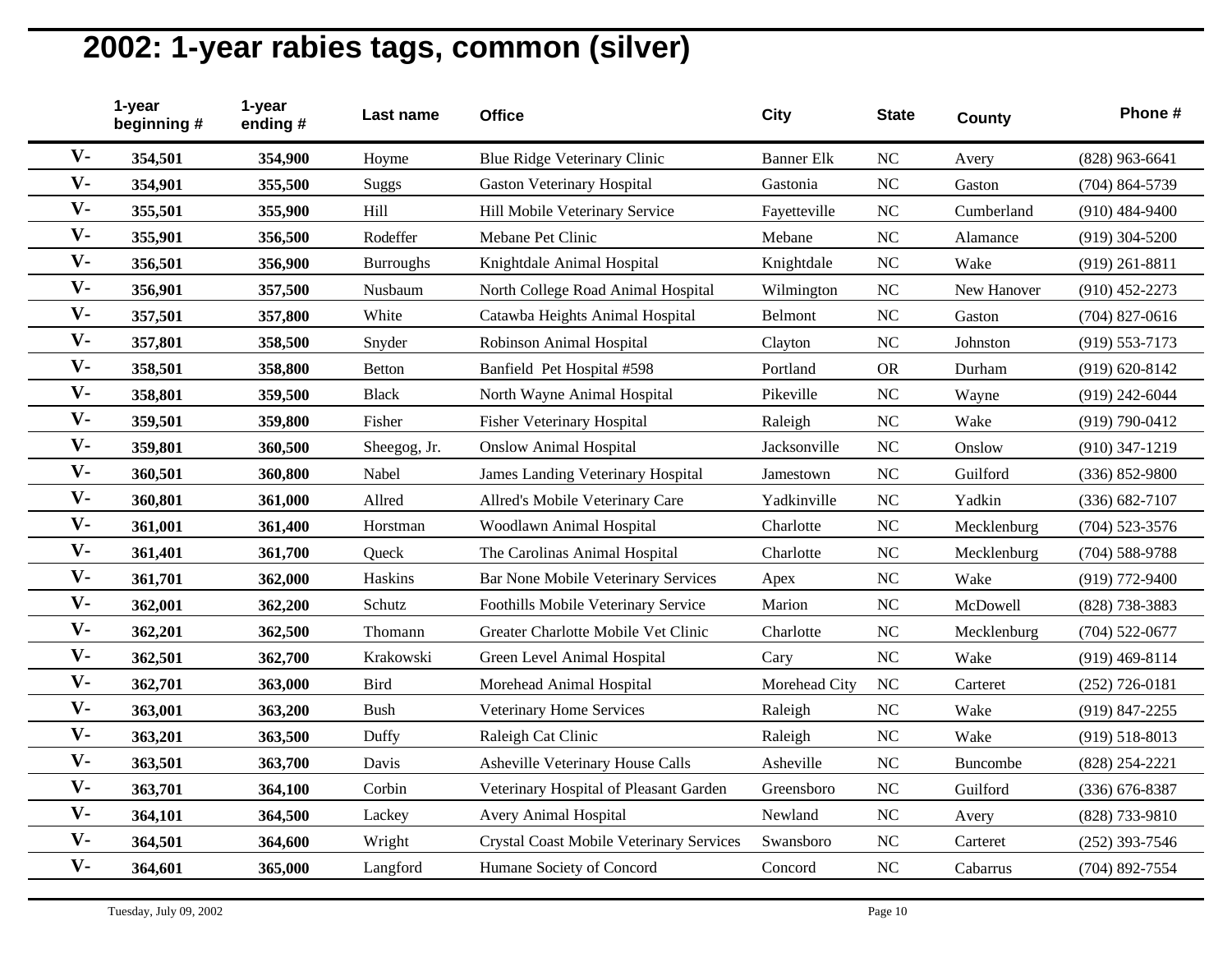|                | 1-year<br>beginning# | 1-year<br>ending# | Last name    | <b>Office</b>                       | <b>City</b>          | <b>State</b>   | County      | Phone #            |
|----------------|----------------------|-------------------|--------------|-------------------------------------|----------------------|----------------|-------------|--------------------|
| $V -$          | 365,001              | 365,300           | Fisher       | Veterinary House Calls of Hickory   | Hickory              | <b>NC</b>      | Catawba     | (828) 345-1998     |
| $V -$          | 365,301              | 365,500           | Staggs       | Jordan Lake Animal Hospital         | Pittsboro            | <b>NC</b>      | Chatham     | (919) 542-5424     |
| $V -$          | 365,501              | 365,700           | Moore        | All Creatures Pet Hospital          | Stanley              | NC             | Gaston      | $(704)$ 263-1366   |
| $V -$          | 365,701              | 366,000           | Lindeke      | St. Francis Animal Hospital         | Durham               | NC             | Durham      | $(919)$ 286-2727   |
| $V -$          | 366,001              | 366,100           | Lattimore    | HouseCall Practice for Pets         | Raleigh              | NC             | Wake        | $(919)$ 362-8041   |
| $V -$          | 366,101              | 366,300           | Allen        | Allen Animal Hospital               | Weaverville          | NC             | Buncombe    | $(828) 658 - 2287$ |
| $V -$          | 366,301              | 366,500           | Samuels      | All Walks of Life Mobile Vet Svcs   | <b>Holly Springs</b> | NC             | Wake        | $(919) 567 - 2965$ |
| $V -$          | 366,501              | 366,800           | Whitley, Jr. | Berkeley Veterinary Clinic          | Goldsboro            | NC             | Wayne       | (919) 778-5398     |
| $V -$          | 366,801              | 367,000           | Boyd         | <b>Boyd's Animal Hospital</b>       | Havelock             | <b>NC</b>      | Craven      | $(252)$ 447-4018   |
| $V -$          | 367,001              | 367,300           | Rook         | <b>Coastal Animal Hospital</b>      | Kitty Hawk           | NC             | Dare        | $(252)$ 261-3960   |
| $V -$          | 367,301              | 367,500           | Suggs        | Carolina Cat Clinic                 | Gastonia             | <b>NC</b>      | Gaston      | $(704)$ 865-5554   |
| $V -$          | 367,501              | 367,800           | Miller       | Davie Veterinary Clinic             | Mocksville           | N <sub>C</sub> | Davie       | $(336)$ 751-5931   |
| $V -$          | 367,801              | 368,000           | Spencer III  | Dickson Animal Clinic               | Gastonia             | N <sub>C</sub> | Gaston      | $(704) 824 - 9160$ |
| $V -$          | 368,001              | 368,300           | Schacht      | Commonwealth Animal Hospital        | Charlotte            | NC             | Mecklenburg | $(704)$ 535-6688   |
| $V -$          | 368,301              | 368,500           | Heron        | Flat River Veterinary Hospital      | Rougemont            | NC             | Durham      | $(919)$ 477-4210   |
| $\mathbf{V}$ - | 368,501              | 368,800           | Ipock        | Institute Mobile Veterinary Service | Lagrange             | <b>NC</b>      | Lenoir      | $(252) 566 - 5041$ |
| $V -$          | 368,801              | 369,000           | Hamrick      | Lexington Large Animal              | Lexington            | NC             | Davidson    | $(336)$ 787-4901   |
| $V -$          | 369,001              | 369,300           | Eure         | Moyock Animal Hospital              | Moyock               | <b>NC</b>      | Currituck   | $(252)$ 435-2250   |
| $V -$          | 369,301              | 369,500           | Lineberger   | Lineberger Veterinary Hospital      | Gastonia             | <b>NC</b>      | Gaston      | $(704)$ 824-8451   |
| $V -$          | 369,501              | 369,800           | Ward         | Banfield Pet Hospital, #597         | Portland             | <b>OR</b>      | Wake        | $(919)$ 661-1926   |
| $V -$          | 369,801              | 370,000           | Pearson      | Mountain Laurel Mobile Vet Service  | Lenoir               | NC             | Caldwell    | $(828)$ 758-7860   |
| $V -$          | 370,001              | 370,300           | <b>Nicks</b> | Nicks Veterinary Hospital           | Charlotte            | <b>NC</b>      | Mecklenburg | $(704)$ 523-8015   |
| $V -$          | 370,301              | 370,500           | O'Hara       | O'Hara Veterinary Clinic            | Charlotte            | <b>NC</b>      | Mecklenburg | $(704)$ 372-2537   |
| $V -$          | 370,501              | 370,700           | Marshall     | Paws & Claws Mobile Vet Service     | Huntersville         | NC             | Mecklenburg | $(704)$ 895-8214   |
| $V -$          | 370,701              | 370,900           |              | Durham County Animal Control        | Durham               | NC             | Durham      | $(919) 560 - 0630$ |
| $V -$          | 370,901              | 371,000           | Lackey       | Morningstar Animal Hospital         | Matthews             | NC             | Mecklenburg | (704) 847-0224     |
| $V -$          | 371,001              | 371,200           | Rogers       | <b>Rogers Veterinary Hospital</b>   | Siler City           | <b>NC</b>      | Chatham     | (919) 742-3646     |
| $V -$          | 371,201              | 371,400           | Riley        | Robeson County Humane Society       | Lumberton            | <b>NC</b>      | Robeson     | $(910) 671 - 9884$ |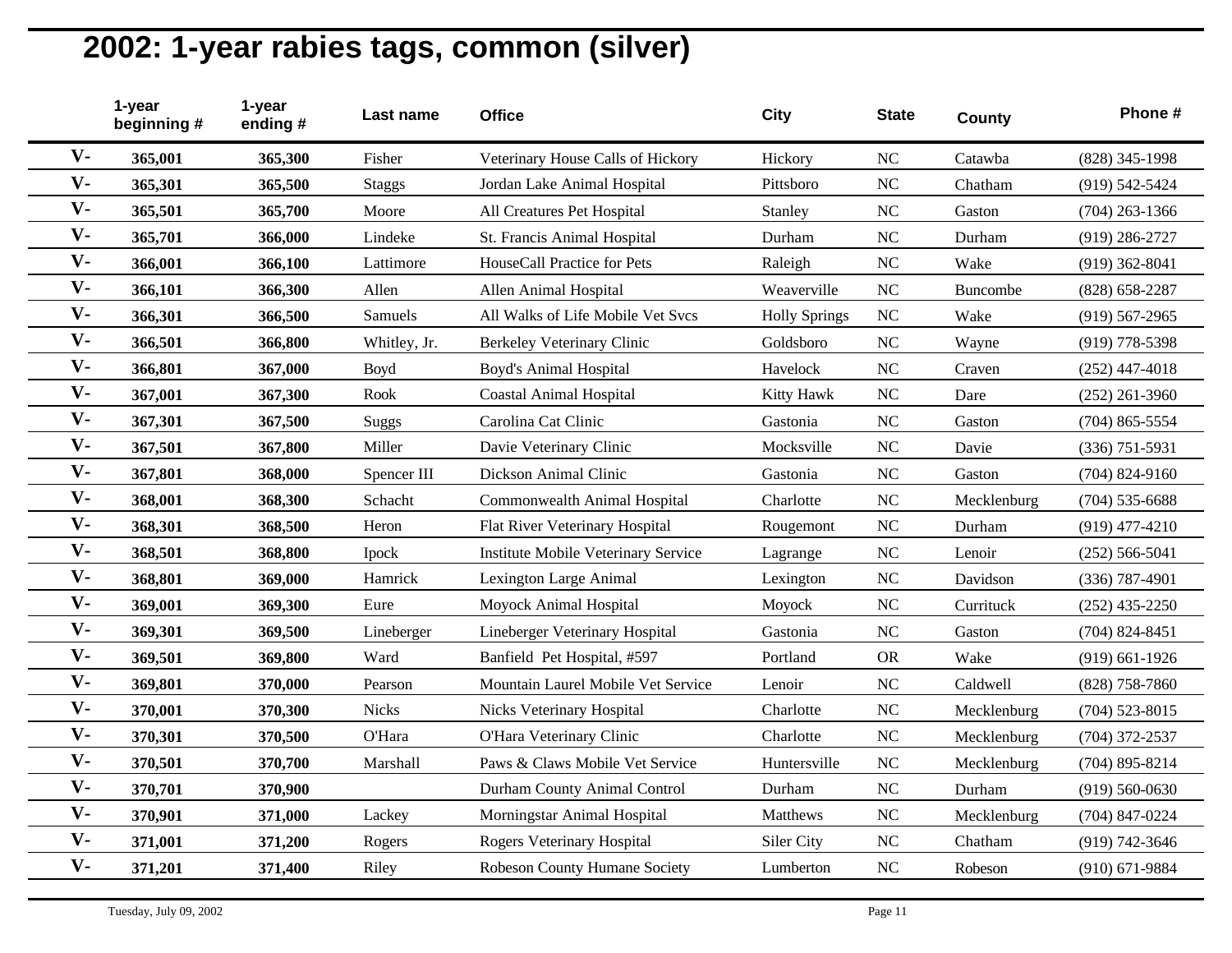|                | 1-year<br>beginning # | 1-year<br>ending# | Last name     | <b>Office</b>                                       | <b>City</b>           | <b>State</b>   | County      | Phone #            |
|----------------|-----------------------|-------------------|---------------|-----------------------------------------------------|-----------------------|----------------|-------------|--------------------|
| $V -$          | 371,401               | 371,500           |               | Crouse - Director Davidson County Health Department | Lexington             | <b>NC</b>      | Davidson    | (336) 242-2384     |
| $V -$          | 371,501               | 371,700           | Scotton       | Southeast Community Animal Hospital                 | Greensboro            | <b>NC</b>      | Guilford    | $(336) 674 - 1002$ |
| $V -$          | 371,701               | 371,900           | Turner        | Southern Pines Veterinary Clinic                    | <b>Southern Pines</b> | <b>NC</b>      | Moore       | $(910)$ 692-4683   |
| $V -$          | 371,901               | 372,000           | Padfield      | Academy Veterinary Hospital                         | Fuquay Varina         | <b>NC</b>      | Wake        | $(919) 552 - 1040$ |
| $V -$          | 372,001               | 372,200           | Brown II      | State Road Animal Hospital, PA                      | <b>State Road</b>     | <b>NC</b>      | Surry       | (336) 874-2050     |
| $\mathbf{V}$ - | 372,201               | 372,400           | Moisan        | Cozy Cat Veterinary Hospital                        | Raleigh               | <b>NC</b>      | Wake        | $(919) 571 - 9007$ |
| $V -$          | 372,401               | 372,500           | <b>Sifers</b> | After Hours Small Animal Emergency                  | Raleigh               | <b>NC</b>      | Wake        | $(919) 781 - 5147$ |
| $V -$          | 372,501               | 372,600           | Chappell      | After Hours Veterinary Emergency Clinic             | Greensboro            | <b>NC</b>      | Guilford    | $(336) 851 - 1991$ |
| $V -$          | 372,601               | 372,700           | Moser         | <b>Animal Medical Center</b>                        | Danville              | <b>VA</b>      | Virginia    | (804) 793-6477     |
| $V -$          | 372,701               | 372,800           | Edmunds       | Animal Medical Clinic of South Boston               | South Boston          | <b>VA</b>      | Virginia    | (434) 575-0034     |
| $V -$          | 372,801               | 372,900           | Dutterer      | Applewood Veterinary Hospital PA                    | Dallas                | N <sub>C</sub> | Gaston      | (704) 922-0532     |
| $V -$          | 372,901               | 373,000           | Wolfe         | Ashe-Rand Veterinary Hospital                       | Asheboro              | <b>NC</b>      | Randolph    | (336) 672-5934     |
| $V -$          | 373,001               | 373,100           | Bellinger     | University of North Carolina                        | Chapel Hill           | <b>NC</b>      | Orange      | $(919)$ 966-3111   |
| $V -$          | 373,101               | 373,200           | Uhlinger      | Brandywine Equine Clinic                            | Apex                  | <b>NC</b>      | Wake        | $(919)$ 362-1345   |
| $V -$          | 373,201               | 373,300           | Scott         | <b>Brentwood Veterinary Center</b>                  | Wilson                | <b>NC</b>      | Wilson      | $(252)$ 243-6252   |
| $V -$          | 373,301               | 373,400           | McCashin      | Carolina Equine Clinic                              | Southern Pines        | <b>NC</b>      | Moore       | $(910)$ 692-8680   |
| $V -$          | 373,401               | 373,500           | Miller        | Carolina Small Release Service                      | Matthews              | <b>NC</b>      | Mecklenburg | $(704)$ 882-0826   |
| $V -$          | 373,501               | 373,600           | Dahl, Jr.     | Clarksville Veterinary Clinic                       | Clarksville           | <b>VA</b>      | Virginia    | $(434)$ 374-0166   |
| $V -$          | 373,601               | 373,700           | Meeker        | Davie County Large Animal Hospital                  | Mocksville            | <b>NC</b>      | Davie       | $(336)$ 998-7131   |
| $V -$          | 373,701               | 373,800           | O'Malley      | E & B Veterinary Services                           | Warrenton             | <b>NC</b>      | Warren      | $(252)$ 257-0737   |
| $V -$          | 373,801               | 373,900           | Morton        | Elizabethtown Veterinary Hospital                   | Clarkton              | NC             | Bladen      | $(910) 862 - 3000$ |
| $V -$          | 373,901               | 374,000           | Cassell       | Healing Springs Animal Hospital                     | Galax                 | <b>VA</b>      | Virginia    | $(540)$ 236-5103   |
| $V -$          | 374,001               | 374,100           | Kirkman       |                                                     | Siler City            | <b>NC</b>      | Chatham     | $(919) 742 - 5500$ |
| $V -$          | 374,101               | 374,200           | Parks         | Large Animal Health Services, Inc.                  | Asheboro              | <b>NC</b>      | Randolph    | $(336) 629 - 8910$ |
| $V -$          | 374,201               | 374,300           | Gardner       | Large Animal Medicine & Surgery                     | Salisbury             | <b>NC</b>      | Rowan       | $(704)$ 637-0546   |
| $V -$          | 374,301               | 374,400           | Gochnauer     | Large Animal Veterinary Service                     | Cornelius             | <b>NC</b>      | Mecklenburg | $(704)$ 895-8820   |
| $V -$          | 374,401               | 374,500           | Jordan        | Large Animal Veterinary Services                    | Siler City            | <b>NC</b>      | Chatham     | $(919)$ 663-5996   |
| $V -$          | 374,501               | 374,600           | Jones         | <b>Livestock Veterinary Services</b>                | Kinston               | <b>NC</b>      | Lenoir      | $(252) 527 - 4960$ |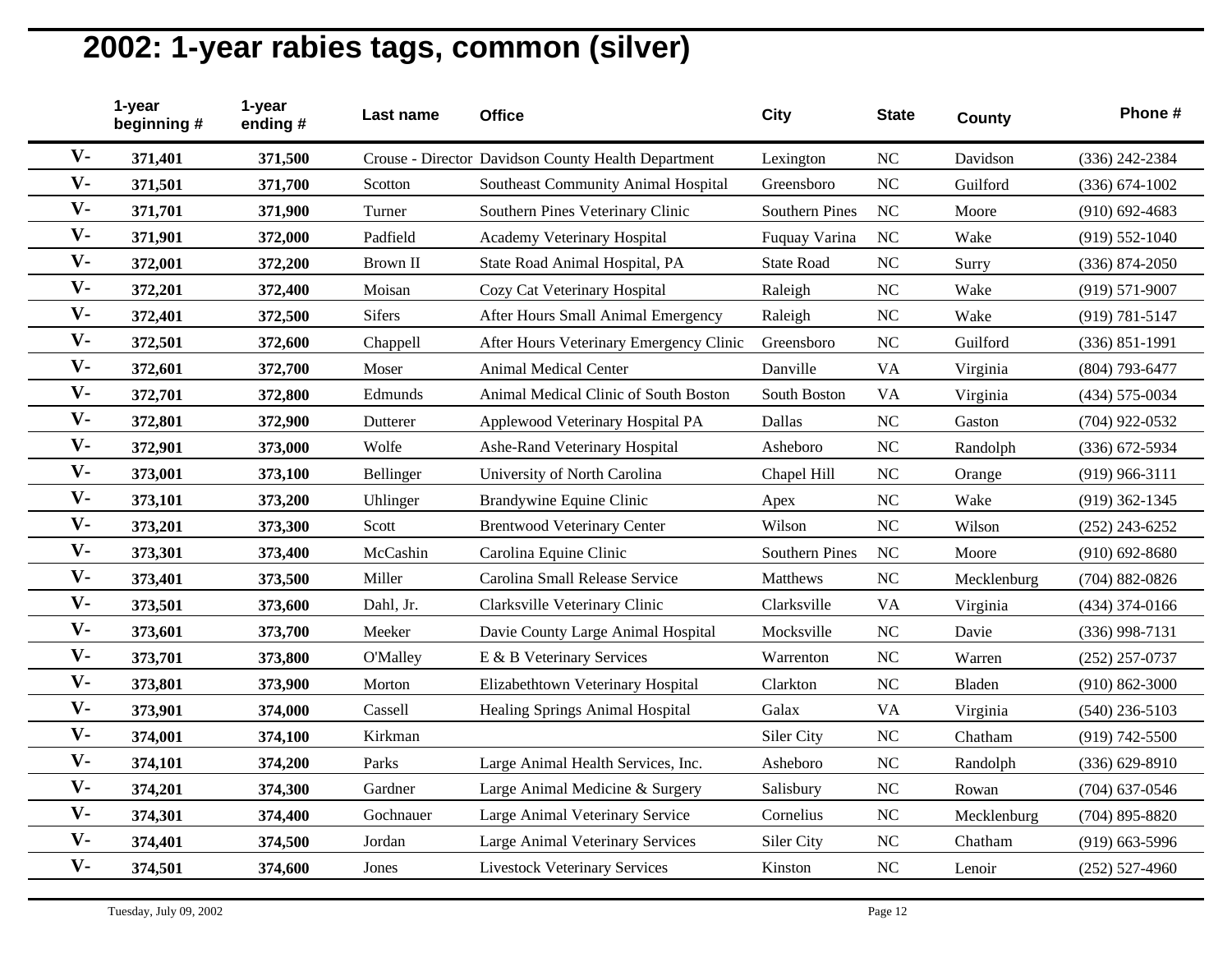|                | 1-year<br>beginning # | 1-year<br>ending# | Last name      | <b>Office</b>                          | <b>City</b>      | <b>State</b>   | <b>County</b> | Phone #            |
|----------------|-----------------------|-------------------|----------------|----------------------------------------|------------------|----------------|---------------|--------------------|
| $\mathbf{V}$ - | 374,601               | 374,700           | Smith          | Mt. Herman Animal Clinic               | Danville         | <b>VA</b>      | Virginia      | (434) 836-2499     |
| $V -$          | 374,701               | 374,800           | Phillips       | Phillips Animal Medical Hospital       | Gastonia         | NC             | Gaston        | $(704)$ 867-3514   |
| $V -$          | 374,801               | 374,900           | Blackwelder    | Statesville Bovine & Equine Cllinic    | Statesville      | NC             | Iredell       | $(704)$ 873-1743   |
| $V -$          | 374,901               | 375,000           | Teeter         | Veterinary Home Care, Inc.             | Gastonia         | NC             | Gaston        | $(704) 854 - 6487$ |
| $V -$          | 375,001               | 375,100           | Concannon      | Veterinary Specialty Hospital          | Cary             | <b>NC</b>      | Wake          | (919) 233-4911     |
| $V -$          | 375,101               | 375,200           | Gill           | Wilkinson Animal Hospital              | Lowell           | NC             | Gaston        | $(704)$ 824-9876   |
| $V -$          | 375,201               | 375,300           |                | Wrightsville Beach Police Department   | Wrightsville Be  | <b>NC</b>      | New Hanover   | $(910)$ 256-7911   |
| $V -$          | 375,301               | 375,400           |                | Franklin County Health Department      | Louisburg        | NC             | Franklin      | $(919)$ 496-8110   |
| $V -$          | 375,401               | 375,500           | Randall        | c/o Jones County Health Department     | Trenton          | NC             | Jones         | $(252)$ 448-9111   |
| $V -$          | 375,501               | 375,600           |                | Kill Devil Hills Animal Control        | Kill Devil Hills | <b>NC</b>      | Dare          | $(252)$ 480-4036   |
| $V -$          | 375,601               | 375,700           | Branton, CRV   | Town of Matthews/Animal Control Divisi | Matthews         | NC             | Mecklenburg   | $(704)$ 847-3640   |
| $V -$          | 375,701               | 376,000           | <b>Bridges</b> |                                        | Grover           | NC             | Cleveland     | $(704)$ 937-3300   |
| $\mathbf{V}$ - | 376,001               | 377,000           | Wilhalf        | Just Cats Veterinary Hospital          | Wilmington       | NC             | New Hanover   | (910) 792-9996     |
| $V -$          | 377,001               | 377,600           | Hight          | <b>Hight Veterinary Hospital</b>       | Charlotte        | <b>NC</b>      | Mecklenburg   | $(704)$ 595-9377   |
| $V -$          | 377,601               | 378,100           | <b>Bowles</b>  | <b>Stanly Animal Clinic</b>            | Albemarle        | <b>NC</b>      | Stanly        | $(704)$ 982-8611   |
| $V -$          | 378,101               | 378,600           | Evans          | <b>Boulevard Animal Hospital</b>       | Raleigh          | <b>NC</b>      | Wake          | $(919)$ 828-7468   |
| $V -$          | 378,601               | 380,100           | Robinson       | Robinson Veterinary Clinic             | Newton           | <b>NC</b>      | Catawba       | $(828)$ 294-2900   |
| $V -$          | 380,101               | 380,500           |                | NCSU College of Veterinary Med/Pharma  | Raleigh          | NC             | Wake          | $(919) 513 - 6572$ |
| $V -$          | 380,501               | 383,000           |                | Durham County APS                      | Durham           | NC             | Durham        | $(919) 560 - 0640$ |
| $V -$          | 383,001               | 383,500           |                | Durham County Animal Control           | Durham           | <b>NC</b>      | Durham        | $(919) 560 - 0630$ |
| $V -$          | 383,501               | 384,000           | <b>Brown</b>   | Dixie Trail Animal Clinic              | Raleigh          | <b>NC</b>      | Wake          | $(919) 781 - 5977$ |
| $V -$          | 384,001               | 385,000           | Wellborn       | Animal Hospital of East Burke          | Valdese          | <b>NC</b>      | <b>Burke</b>  | (828) 874-8387     |
| $V -$          | 385,001               | 385,200           | Simmons        | <b>Butner Veterinary Clinic</b>        | <b>Butner</b>    | <b>NC</b>      | Granville     | $(919) 575 - 6210$ |
| $V -$          | 385,201               | 385,300           | Sewell         | <b>Crestview Veterinary Hospital</b>   | Marion           | NC             | McDowell      | $(828) 659 - 2060$ |
| $V -$          | 385,301               | 385,500           | Dimond         | Oriental Pet Clinic                    | Oriental         | NC             | Pamlico       | $(252)$ 249-2775   |
| $V -$          | 385,501               | 386,000           | Gore           | <b>Spring Forest Animal Hospital</b>   | Raleigh          | NC             | Wake          | (919) 878-7387     |
| $V -$          | 386,001               | 386,300           | Pethick        | Safe Haven for Cats                    | Raleigh          | N <sub>C</sub> | Wake          | $(919) 872 - 1128$ |
| $V -$          | 386,301               | 387,000           |                | Madison County Animal Shelter          | Marshall         | <b>NC</b>      | Madison       | (828) 649-3531     |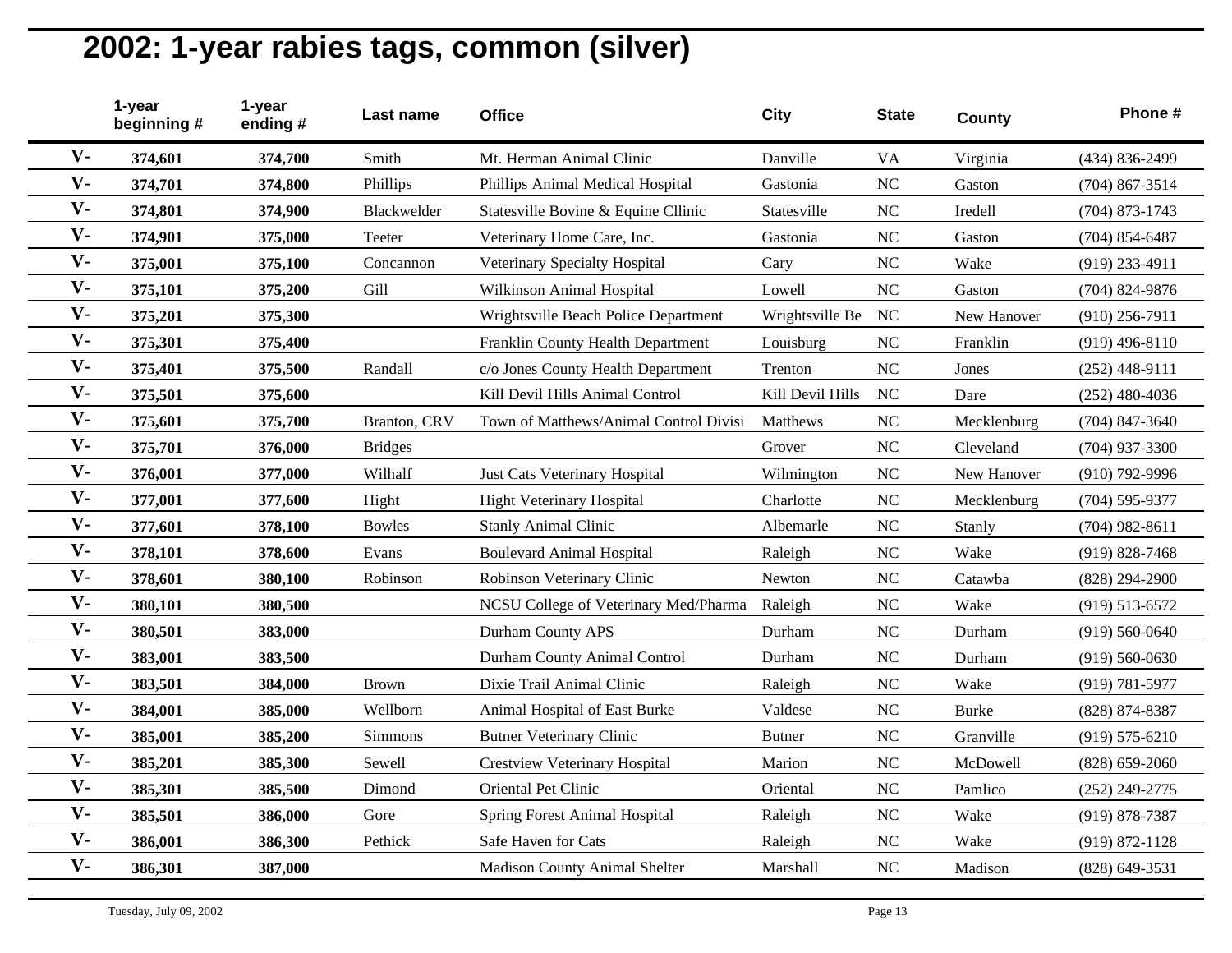|       | 1-year<br>beginning # | 1-year<br>ending# | Last name     | <b>Office</b>                                 | <b>City</b>           | <b>State</b>   | County          | Phone #            |
|-------|-----------------------|-------------------|---------------|-----------------------------------------------|-----------------------|----------------|-----------------|--------------------|
| $V -$ | 387,001               | 387,200           | Earley        | Animal Hospital of Asheville                  | Asheville             | <b>NC</b>      | <b>Buncombe</b> | (828) 253-3393     |
| $V -$ | 387,201               | 387,600           | Zebley        | Mobile Vet to Pet Service                     | <b>Granite Falls</b>  | <b>NC</b>      | Caldwell        | (828) 320-5175     |
| $V -$ | 387,601               | 388,100           | Milliren      | Thomasville Veterinary Hospital               | Thomasville           | <b>NC</b>      | Davidson        | $(336)$ 475-9119   |
| $V -$ | 388,101               | 388,300           | Johnson       | Avian & Exotic Animal Care                    | Raleigh               | <b>NC</b>      | Wake            | $(919) 844 - 9166$ |
| $V -$ | 388,301               | 388,600           | Sewell        | <b>Crestview Veterinary Hospital</b>          | Marion                | <b>NC</b>      | McDowell        | $(828) 659 - 2060$ |
| $V -$ | 388,601               | 389,600           | Cristea       | Neuhoff Farms Inc.                            | Richlands             | <b>NC</b>      | Onslow          | $(910)$ 324-3632   |
| $V -$ | 389,601               | 389,700           | Hite          | Nature Veterinary Center                      | South Hills           | <b>VA</b>      | Virginia        | $(434)$ 447-3553   |
| $V -$ | 389,701               | 389,800           | Konvalinka    | <b>TPETS</b>                                  | Durham                | N <sub>C</sub> | Durham          | $(919)$ 489-0615   |
| $V -$ | 389,801               | 389,900           | Graves        |                                               | Charlotte             | <b>NC</b>      | Mecklenburg     | $(704) 556 - 1070$ |
| $V -$ | 389,901               | 390,100           | Kaylor        | Arcadia Veterinary Hospital                   | Winston Salem         | <b>NC</b>      | Forsyth         | (336) 775-5700     |
| $V -$ | 390,101               | 393,100           |               | SPCA of Wake County                           | Garner                | <b>NC</b>      | Wake            | $(919)$ 772-6108   |
| $V -$ | 393,101               | 393,200           | Childress     | Mobile Vet Care of South Charlotte            | Charlotte             | <b>NC</b>      | Mecklenburg     | $(704) 724 - 0629$ |
| $V -$ | 393,201               | 393,400           | Metz          | Companion Animal Hospital of Wakefield        | Raleigh               | <b>NC</b>      | Wake            | $(919)$ 488-5300   |
| $V -$ | 393,401               | 393,500           | Fish          | NCSU - CVM                                    | Raleigh               | <b>NC</b>      | Wake            | $(919) 513 - 6340$ |
| $V -$ | 393,501               | 394,000           | Rodeffer      | Piedmont Veterinary Clinic                    | Hillsborough          | <b>NC</b>      | Orange          | (919) 732-2569     |
| $V -$ | 394,001               | 395,000           | <b>Sykes</b>  | Leonard-Sykes Hospital for Pets               | Wilmington            | <b>NC</b>      | New Hanover     | $(910) 791 - 8426$ |
| $V -$ | 395,001               | 395,200           | Cotton        | Ambassador Animal Hospital                    | Greensboro            | <b>NC</b>      | Guilford        | (336) 379-1227     |
| $V -$ | 395,201               | 395,400           | Houser        | <b>Burlington Animal Shelter</b>              | Haw River             | <b>NC</b>      | Alamance        | $(336) 578 - 1386$ |
| $V -$ | 395,401               | 395,700           | Allen         | Allen Animal Hospital                         | Weaverville           | <b>NC</b>      | <b>Buncombe</b> | $(828)$ 658-2287   |
| $V -$ | 395,701               | 395,800           | Holmes        | Holmes Mobile Veterinary Service              | Valle Crucis          | <b>NC</b>      | Avery           | $(828)$ 266-3959   |
| $V -$ | 395,801               | 395,900           | <b>Branch</b> | <b>Branch Veterinary House Calls Practice</b> | Clayton               | <b>NC</b>      | Johnston        | $(919) 550 - 0217$ |
| $V -$ | 395,901               | 396,400           |               | NCSU College of Veterinary Med/Pharma         | Raleigh               | <b>NC</b>      | Wake            | $(919) 513 - 6572$ |
| $V -$ | 396,401               | 396,600           | Smith         | Second Chance Pet Adoptions                   | Cary                  | <b>NC</b>      | Wake            | $(919)$ 460-0610   |
| $V -$ | 396,601               | 397,100           | Zebley        | Asheville Humane Society                      | Asheville             | <b>NC</b>      | <b>Buncombe</b> | (828) 253-6807     |
| $V -$ | 397,101               | 397,300           | Russell       | Western Wake Veterinary Service               | Apex                  | <b>NC</b>      | Wake            | $(919)$ 362-1344   |
| $V -$ | 397,301               | 397,400           | Gerardi       | Companion Animal Veterinary Care              | <b>Wake Forest</b>    | <b>NC</b>      | Wake            | $(919) 554 - 0027$ |
| $V -$ | 397,401               | 397,500           | Daniel        | Southern Pines Equine Associates              | <b>Southern Pines</b> | <b>NC</b>      | Moore           | $(910) 692 - 8640$ |
| $V -$ | 397,501               | 397,600           | Woodlief      |                                               | Raleigh               | <b>NC</b>      | Wake            | $(919) 836 - 8278$ |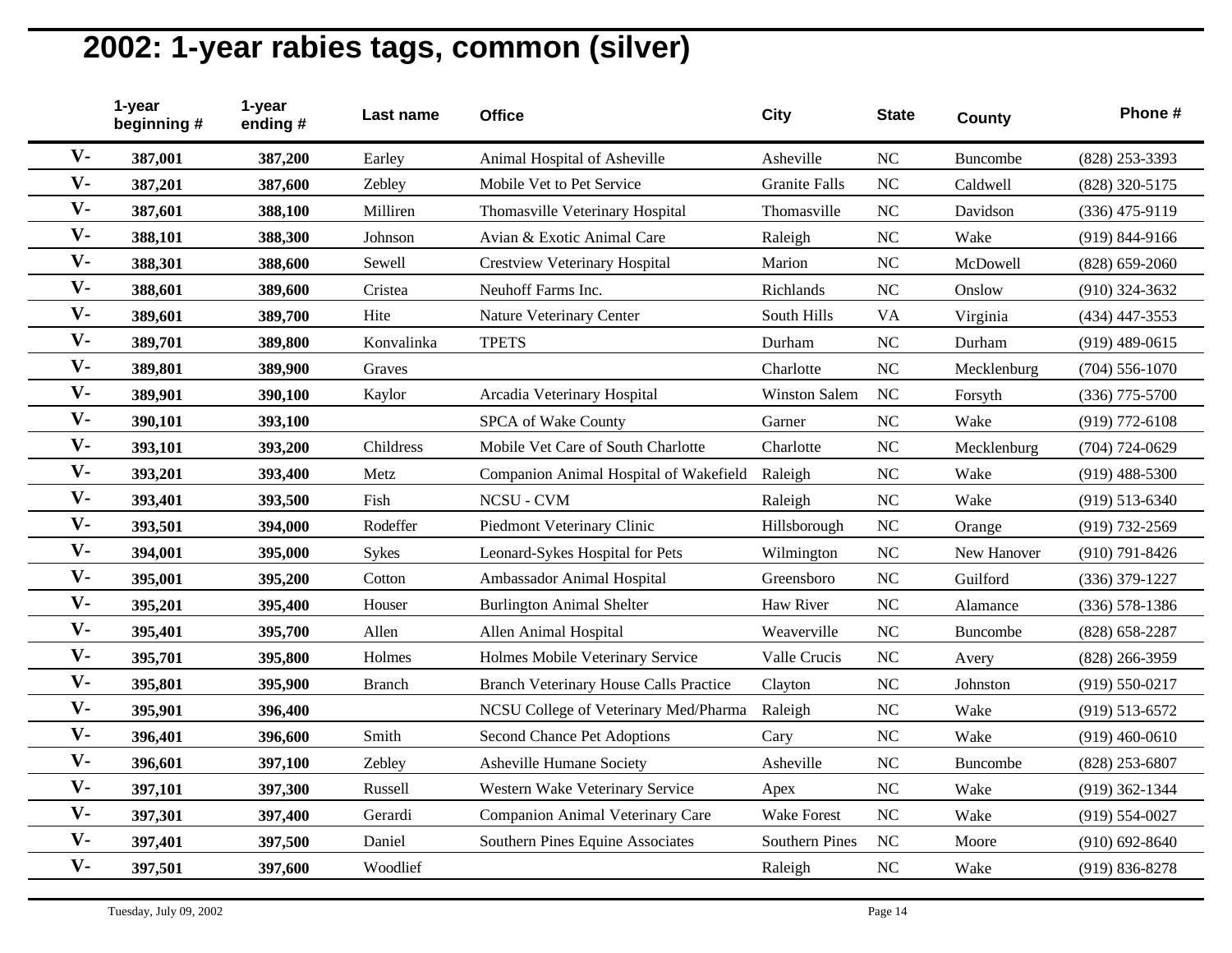|                | 1-year<br>beginning # | 1-year<br>ending# | Last name      | <b>Office</b>                             | <b>City</b>          | <b>State</b> | County          | Phone #            |
|----------------|-----------------------|-------------------|----------------|-------------------------------------------|----------------------|--------------|-----------------|--------------------|
| $V -$          | 397,601               | 397,800           | Weirick        |                                           | Greensboro           | <b>NC</b>    | Guilford        | (336) 340-8686     |
| $V -$          | 397,801               | 398,000           | Winn           | Humane Society of Charlotte               | Charlotte            | NC           | Mecklenburg     | (704) 377-0534     |
| $V -$          | 398,001               | 399,000           | Stephens       | Forsyth Humane Society                    | <b>Winston Salem</b> | <b>NC</b>    | Forsyth         | $(336) 721 - 1303$ |
| $V -$          | 399,001               | 399,800           | Dick           | Magnolia Animal Hospital                  | Raleigh              | <b>NC</b>    | Wake            | (919) 873-9190     |
| $V -$          | 399,801               | 399,900           | Marshall       | Paws & Claws Mobile Vet Service           | Huntersville         | <b>NC</b>    | Mecklenburg     | $(704)$ 895-8214   |
| $V -$          | 399,901               | 400,000           | Padfield       | Academy Veterinary Hospital               | Fuquay Varina        | NC           | Wake            | $(919) 552 - 1040$ |
| $V -$          | 400,001               | 400,100           | Harrison       |                                           | <b>Wake Forest</b>   | NC           | Wake            | $(919) 569 - 9910$ |
| $V -$          | 400,101               | 400,600           |                | NCSU College of Veterinary Med/Pharma     | Raleigh              | NC           | Wake            | $(919) 513 - 6572$ |
| $V -$          | 400,601               | 400,700           | Monahan        | <b>Browns</b> of Carolina                 | Laurinburg           | NC           | Scotland        | $(910)$ 276-0648   |
| $V -$          | 400,701               | 401,700           | Lawrence       | Lake Country Animal Hospital              | Roanoke Rapids       | NC           | Halifax         | $(252)$ 308-1882   |
| $V -$          | 401,701               | 402,300           | Zebley         | Asheville Humane Society                  | Asheville            | NC           | <b>Buncombe</b> | $(828)$ 253-6807   |
| $V -$          | 402,301               | 402,500           | Houser         | <b>Burlington Animal Shelter</b>          | Haw River            | <b>NC</b>    | Alamance        | $(336) 578 - 1386$ |
| $\mathbf{V}$ - | 402,501               | 403,000           |                | Pender County Health Department           | Burgaw               | NC           | Pender          | $(910)$ 259-1485   |
| $V -$          | 403,001               | 403,500           | Mendoza        | <b>Stage Road Animal Hospital</b>         | Angier               | <b>NC</b>    | Harnett         | (919) 639-3337     |
| $V -$          | 403,501               | 404,100           | Rook           | <b>Coastal Animal Hospital</b>            | Kitty Hawk           | NC           | Dare            | $(252)$ 261-3960   |
| $V -$          | 404,101               | 404,600           | Keel           | Animal Hospital of Pitt County            | Greenville           | <b>NC</b>    | Pitt            | $(252)$ 756-0148   |
| $V -$          | 404,601               | 404,900           | Mercer         | Southpark Animal Hospital                 | Charlotte            | <b>NC</b>    | Mecklenburg     | $(704)$ 523-3457   |
| $V -$          | 404,901               | 405,100           | Stewart        | Stewart's Mountain View Animal Hospita    | Spruce Pine          | NC           | Mitchell        | (828) 765-7059     |
| $V -$          | 405,101               | 405,300           | Haden          | Animal Medical Center of Garner           | Garner               | NC           | Wake            | (919) 779-8887     |
| $V -$          | 405,301               | 405,700           | <b>Betton</b>  | Banfield Pet Hospital #598                | Portland             | <b>OR</b>    | Durham          | $(919) 620 - 8142$ |
| $V -$          | 405,701               | 406,500           | Wright         | <b>Brown Creek Animal Hospital</b>        | Polkton              | NC           | Anson           | $(704)$ 272-5500   |
| $V -$          | 406,501               | 407,000           | Milliren       | Thomasville Veterinary Hospital           | Thomasville          | <b>NC</b>    | Davidson        | $(336)$ 475-9119   |
| $V -$          | 407,001               | 407,400           | Linzey         | <b>Alexander County Health Department</b> | Taylorsville         | NC           | Alexander       | (828) 632-9704     |
| $V -$          | 407,401               | 407,500           | Schacht        | Commonwealth Animal Hospital              | Charlotte            | NC           | Mecklenburg     | $(704)$ 535-6688   |
| $V -$          | 407,501               | 407,700           | Whited         |                                           | Mebane               | NC           | Alamance        | $(336)$ 421-9044   |
| $V -$          | 407,701               | 409,200           |                | <b>Guilford County Animal Shelter</b>     | Jamestown            | NC           | Guilford        | $(336)$ 297-5020   |
| $V -$          | 409,201               | 409,400           | Neunzig        | The Pet Hospital                          | <b>Bessemer City</b> | <b>NC</b>    | Gaston          | $(704)$ 629-5390   |
| $V -$          | 409,401               | 409,700           | <b>Brestle</b> | Humane Alliance Spay Neuter Clinic        | Asheville            | <b>NC</b>    | <b>Buncombe</b> | (828) 252-2079     |